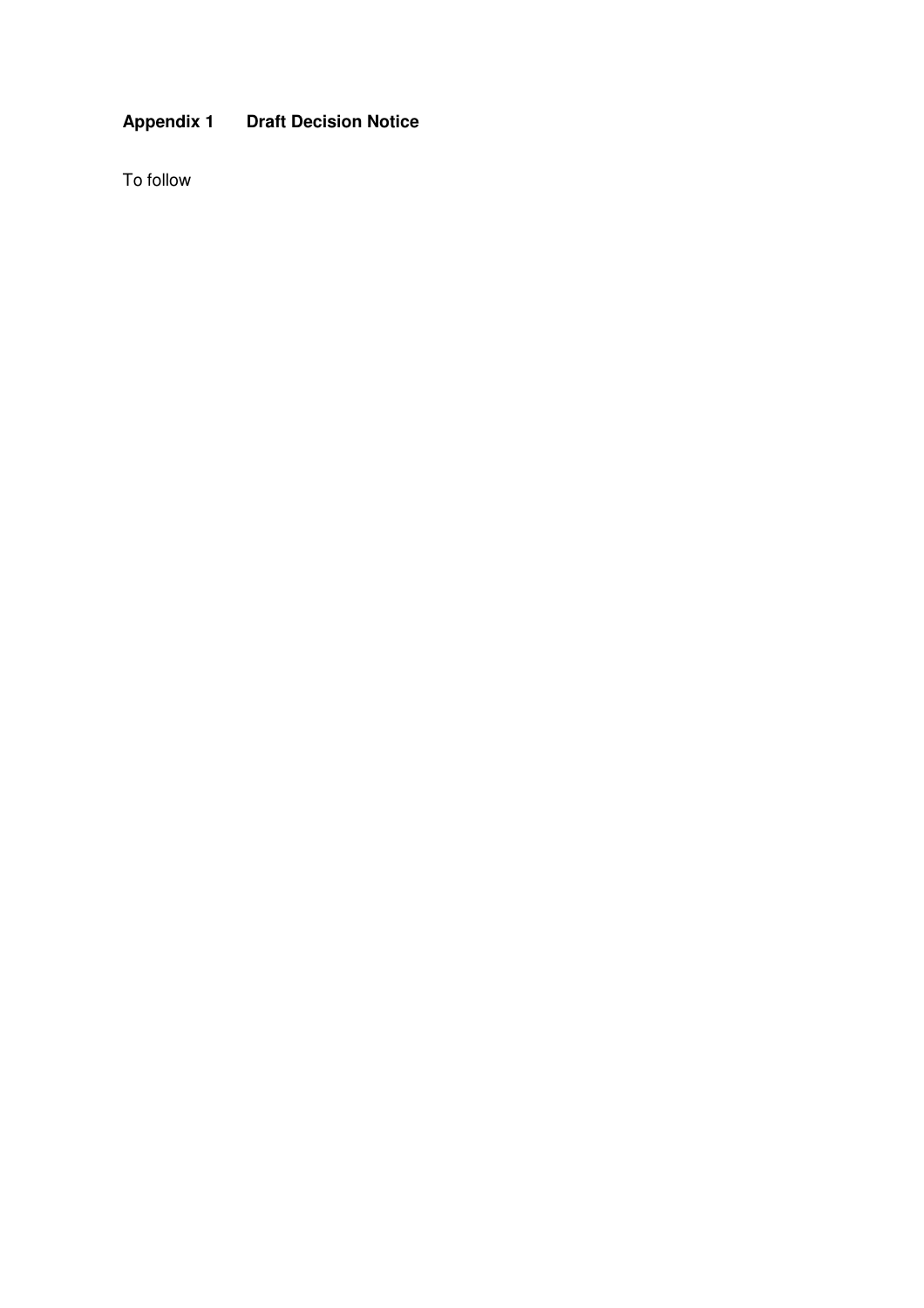### **Appendix 2 Consultation Undertaken**

1. The council publicised the planning application by sending letters to surrounding properties, consulting statutory consultees, displaying site notices in and around the site and by advertising in the local newspaper. In doing so the council has met and exceeded its statutory duty to advertise this major planning application which is accompanied by an Environmental Statement.

#### **Letters to surrounding properties**

- 2. The planning application was publicised by sending consultation letters in June 2018 to approximately 4,300 addresses located within 150m of the application site boundaries.
- 3. Letters were sent to the same properties for the reconsultation undertaken in October 2018, February 2019 and June 2019. These letters highlighted the amendments to the scheme or the submission of further information as part of the Environmental Statement.

#### **Site notices**

4. In June 2018, 16 site notices were displayed within the site and around its boundaries. The approximate locations are shown in the map below, along with an example photograph of a site notice.



Site notice locations shown by the red spots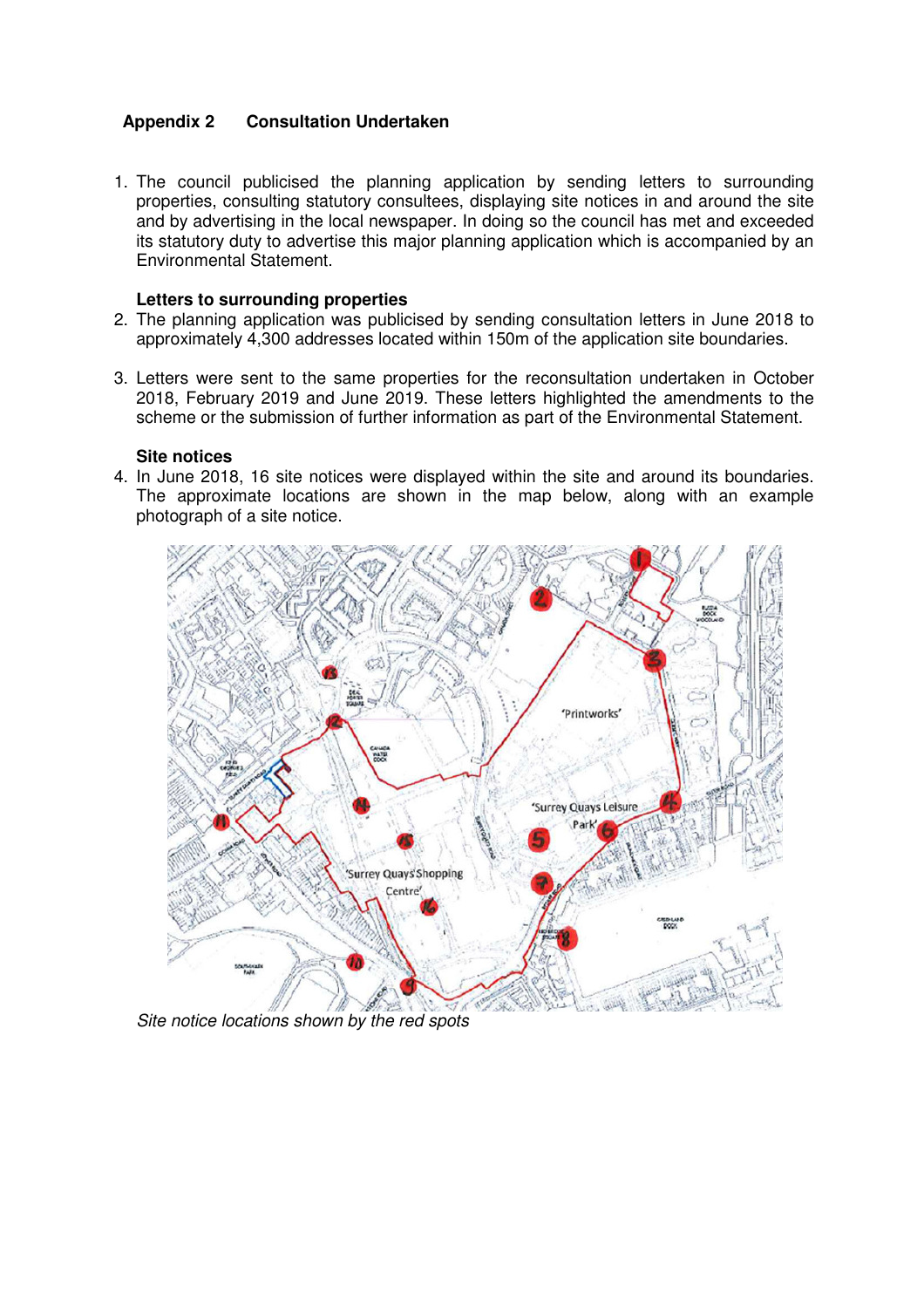

Example of a site notice next to Canada Water Dock and the Underground station entrance.

5. Site notices were displayed in and around the site for the three rounds of reconsultation.

#### **Statutory consultees**

- 6. Statutory consultees (external organisations and internal teams within the council) were notified of the application in the first consultation and rounds of reconsultation. The scheme is referable to the GLA due to its scale, and the Stage 1 response from the GLA has been included in officers' consideration of the scheme. As the application is accompanied by an Environmental Statement, a copy of the application has been provided to MHCLG, in line with the Environmental Impact Assessment Regulations.
- 7. The following statutory organisations were consulted:
	- Environmental Protection Team
	- Flood and Drainage Team
	- Highway Development Management
	- Waste Management
	- **Ecology Officer**
	- Archaeology Officer
	- Design and Conservation Team
	- Planning Policy
	- Transport Planning Team
	- Urban Forester
	- Environment Agency
	- Thames Water Development Planning
	- Transport for London
	- Greater London Authority
	- **EDF** Energy
	- Historic England
	- London Fire & Emergency Planning Authority
	- London Underground Limited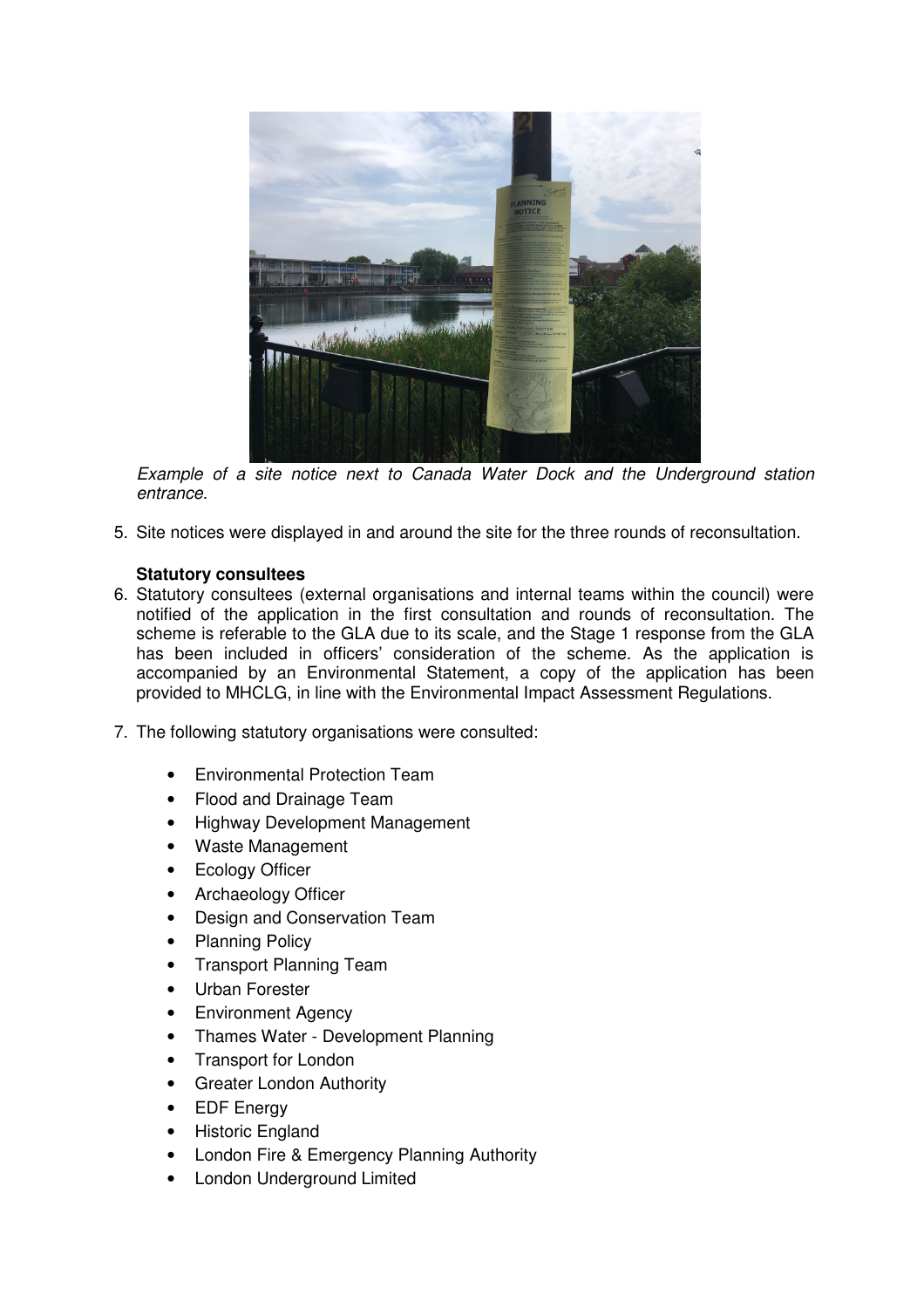- Metropolitan Police Service (Designing out Crime)
- Natural England London Region & South East Region
- Arqiva digital communications
- London Overground
- Civil Aviation Authority
- City Of London
- London Borough of Lewisham
- London Borough of Tower Hamlets
- Public Health Team
- Highways Development Management CMPs
- Council for British Archaeology
- Environment and Social Regeneration
- Royal Borough of Greenwich
- Local Economy Team
- Sport England
- Ministry for Housing, Communities & Local Government
- London City Airport
- National Air Traffic Safeguarding Office
- Rail for London (TFL)

#### **Newspaper advert**

8. The planning application was publicised by the council in the local newspaper for the consultation and rounds of reconsultation.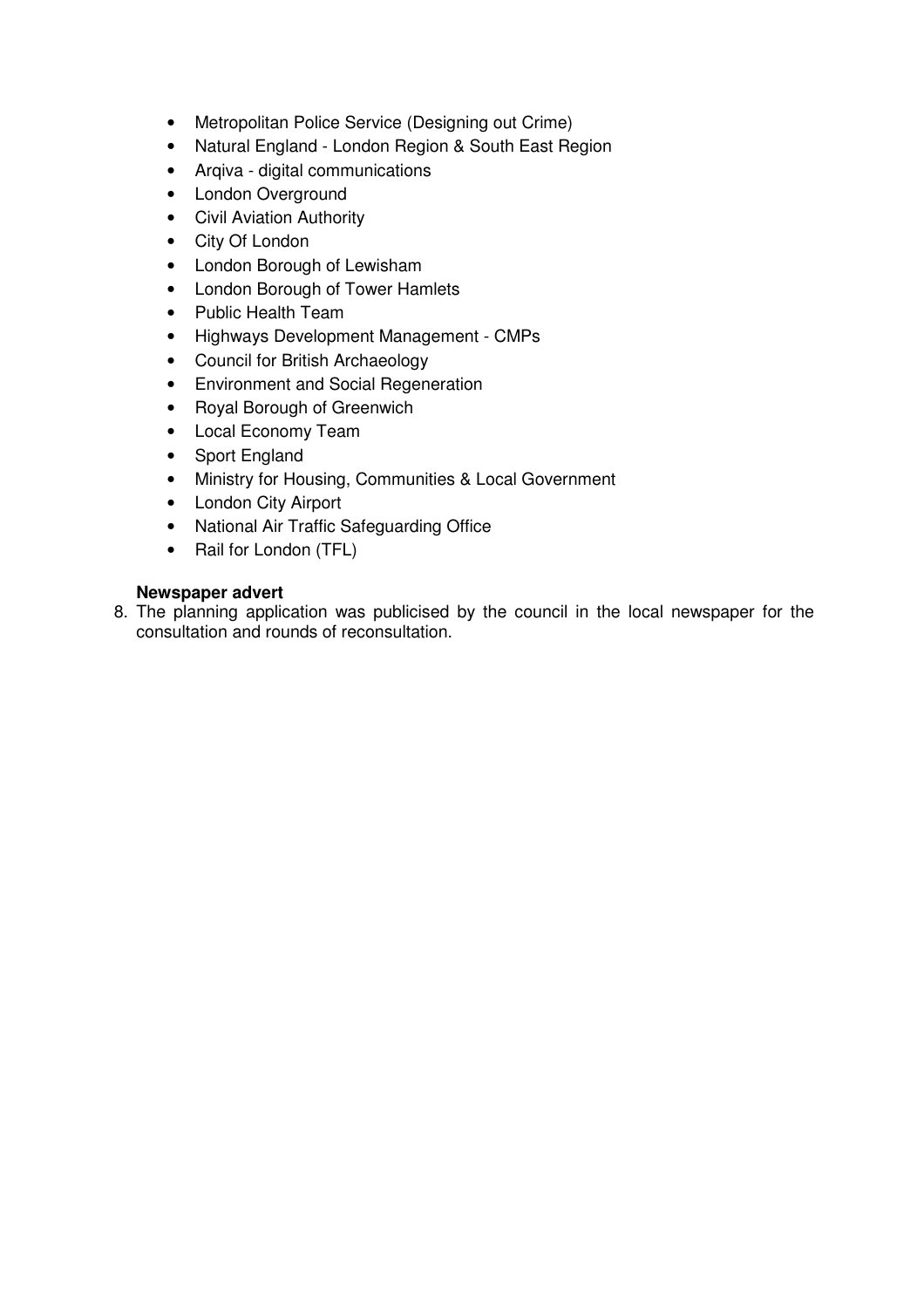## **Appendix 3 Development Consultation Charter**

#### Summary of submitted 'Engagement Summary Template for the Development Consultation Charter' Application reference: 18/AP/1604

Site: Canada Water Masterplan ('CWM')

Address: Land bounded by Surrey Quays Road to the north, Lower Road (A200) to the west, Redriff Road (B205) to the south and Quebec Way to the east (the 'Site').

List of meetings: The CWM has involved extensive and long-running community engagement since 2014. Our consultation and engagement events were predominantly held in the evening, at weekends and always on or local to the Site (often in our dedicated consultation hub in Surrey Quays) to maximise our chance of reaching key local stakeholders and residents including drawing in those walking by. This engagement has influenced the submitted proposals at each stage of the project, and the changes as a result of community input have been captured in the SCI. The below tables capture some of this, however please refer to the SCI for a fuller picture of responses and examples of consultation materials.

| <b>Meetings</b>                                                | Date / Attendees                                                                                                                                                  | <b>Summary of discussions</b>                                                                                                                                                                                                                                                                                                                                                                                                                                                                                                                                                                                                                                                                                                                                |
|----------------------------------------------------------------|-------------------------------------------------------------------------------------------------------------------------------------------------------------------|--------------------------------------------------------------------------------------------------------------------------------------------------------------------------------------------------------------------------------------------------------------------------------------------------------------------------------------------------------------------------------------------------------------------------------------------------------------------------------------------------------------------------------------------------------------------------------------------------------------------------------------------------------------------------------------------------------------------------------------------------------------|
| Pre-application<br>meetings with<br>Southwark<br>Council (PPA) | Formal pre-application<br>discussions have been held<br>with the Council; the GLA;<br>and TfL on the evolving<br>Masterplan since 2014.                           | Principal meeting topics included:<br>- Planning Policy and Land Use;<br>- Design and Townscape;<br>- Transport;<br>- Environmental Considerations (including Energy<br>Strategy and Sustainability); and<br>- CIL and Section 106.                                                                                                                                                                                                                                                                                                                                                                                                                                                                                                                          |
| Councillor<br>meetings                                         | Formal and informal<br>meetings with both sets of<br><b>Ward Councillors</b><br>throughout 2014-2019.                                                             | Presented the scheme to engage on areas of<br>interest and local feedback, and ahead of each<br>main stage exhibition, Councillors from the B&RCC<br>area, plus lead Members & Officers were invited to<br>preview sessions.                                                                                                                                                                                                                                                                                                                                                                                                                                                                                                                                 |
| One-to-one<br>meetings and<br>group sessions                   | Since March 2014.<br>Approx. 40 meetings with<br>local community groups<br>and forums, schools,<br>churches, police, resident<br>organisations and<br>neighbours. | - Road network and transport infrastructure;<br>- Ecology, water and sustainability;<br>- Shopping centre refurbishment; and Town Centre<br>Identity and mixed use;<br>- Community initiatives / facilities, local funding<br>and community investment and business and<br>enterprise;<br>- Housing incl. affordable;<br>- Leisure Provision and Southwark's preferred<br>location for leisure centre;<br>- Public realm, routes and layout, traffic, and car<br>parking;<br>- Roberts Close Site;<br>- Building height, form and density<br>- University / higher education and young people;<br>- Air quality, noise, daylight/sunlight, and<br>construction impact<br>- Safety and security, and privacy;<br>- Internet / mobile and satellite reception; |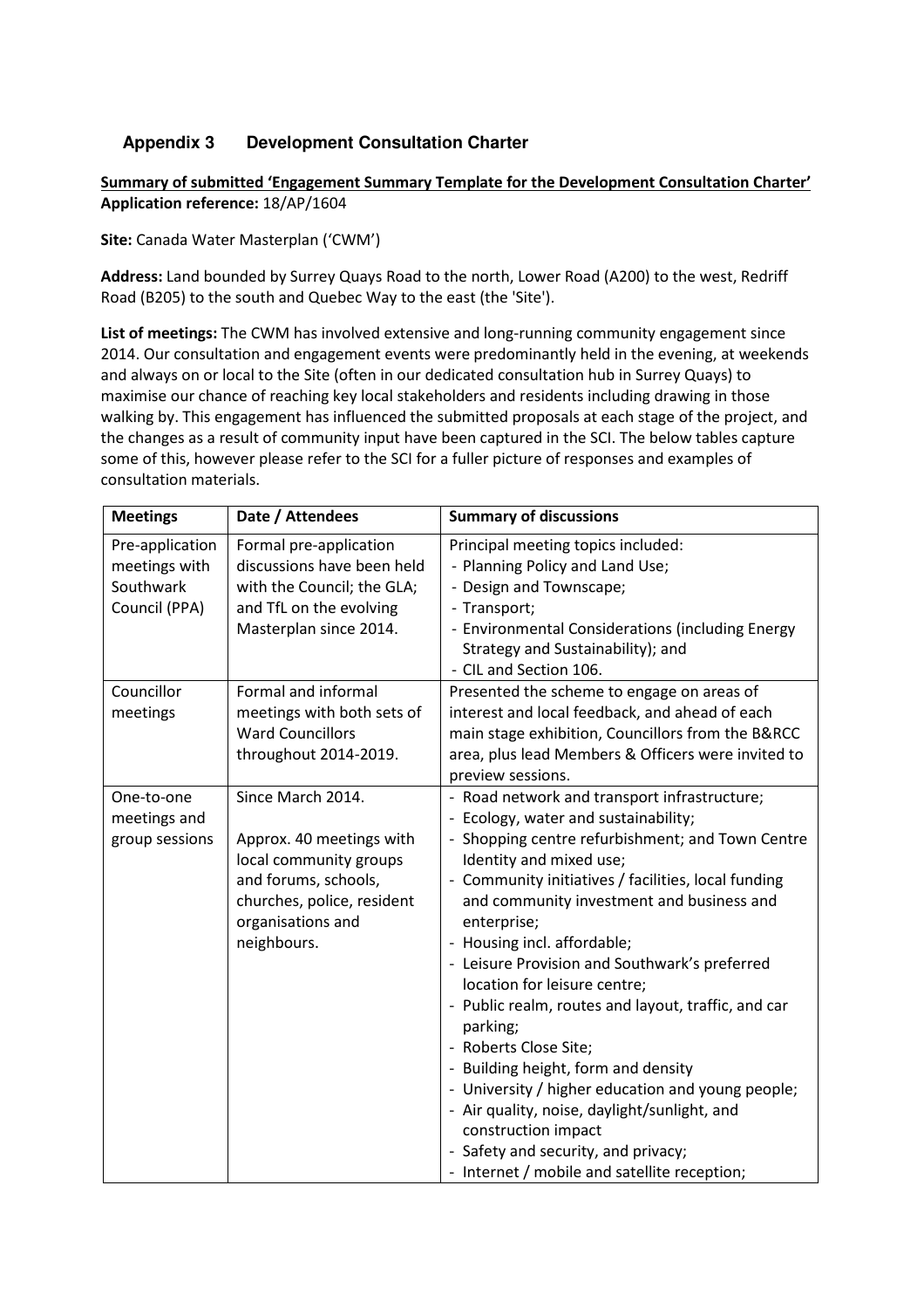|                 |                              | - Updates on Masterplan and meetings / events.    |
|-----------------|------------------------------|---------------------------------------------------|
|                 |                              |                                                   |
| Local business  | Since Winter 2015.           | - Supply chain opportunities;                     |
| meetings        |                              | - Small and local businesses;                     |
|                 | <b>Surrey Quays Shopping</b> | - New business ideas / start-ups from local       |
|                 | Centre, Southwark            | communities;                                      |
|                 | <b>Chamber of Commerce;</b>  | - Existing businesses;                            |
|                 | Tree Shepherd Start Up and   | - High streets;                                   |
|                 | Thrive Programme, other      | - Updates on Masterplan and meetings / events.    |
|                 | local businesses.            |                                                   |
| Youth groups &  | Since Summer 2014.           | - Better open spaces and places to sit;           |
| representatives |                              | - More high-street shops; and more affordable     |
|                 | Engagement with local        | restaurants;                                      |
|                 | young people, students at    | - Entertainment & social spaces:                  |
|                 | local schools, Southwark     | - Fun/exciting and "hangout" areas and with       |
|                 | Young Advisors.              | activities, phone charging, online games etc.     |
|                 |                              | - Improved Safety;                                |
|                 |                              | - Split opinion on seeing themselves living/      |
|                 |                              | working/ shopping here in the future, due to lack |
|                 |                              | of jobs and shops;                                |
|                 |                              | - Better cycling and walking and sport was a high |
|                 |                              | area of interest.                                 |
| Design Review   | The 2017 Updated             | June 2017 - Presented Masterplan.                 |
| Panel           | Masterplan was presented     |                                                   |
|                 | to the Design Council CABE   | October 2017 - Reviewed Masterplan and detailed   |
|                 | Design Review Panel (DRP)    | plots.                                            |
|                 | with Southwark Council and   |                                                   |
|                 | the GLA on 9th June 2017     | September 2017 - Inclusive design and access.     |
|                 | and 11th October 2017.The    |                                                   |
|                 | team also attended the       |                                                   |
|                 | GLA's Inclusive Design and   |                                                   |
|                 | Access Panel on 20th         |                                                   |
|                 | September 2017.              |                                                   |

## List of public consultation events carried out to date or planned

Since 2014 we have held over 120 events and spoken to over 11,000 people (5,000 named individuals), maintained a database of over 2,000 mailing list contacts as well as operating an active social media presence. We regularly send hardcopy updates and public consultation event invitations to 26,000 addresses locally. Our engagement activities have been publicised at local events, including the Canada Water Consultative Forum, Rotherhithe Area Housing Forum and in the window of the consultation hub. The table below summarises these events:

| <b>Public consultation</b> | Date / Attendees                   | <b>Summary of feedback</b>               |
|----------------------------|------------------------------------|------------------------------------------|
| events                     |                                    |                                          |
| Pre-submission             | Events took place between March    | - A good, active, varied ground floor    |
| consultation               | 2014 - April 2018.                 | offer;                                   |
| activities and events,     |                                    | - Public transport is at capacity;       |
| public exhibitions         | Over 11,000 people from over 59    | - Scheme in the surrounding context;     |
| 2014-2018                  | public consultation events, over   | - Mixed views on tall buildings;         |
|                            | 51 outreach activities, one-to-one | - Infrastructure required;               |
|                            | conversations and regular          | - A strong green identity and vision for |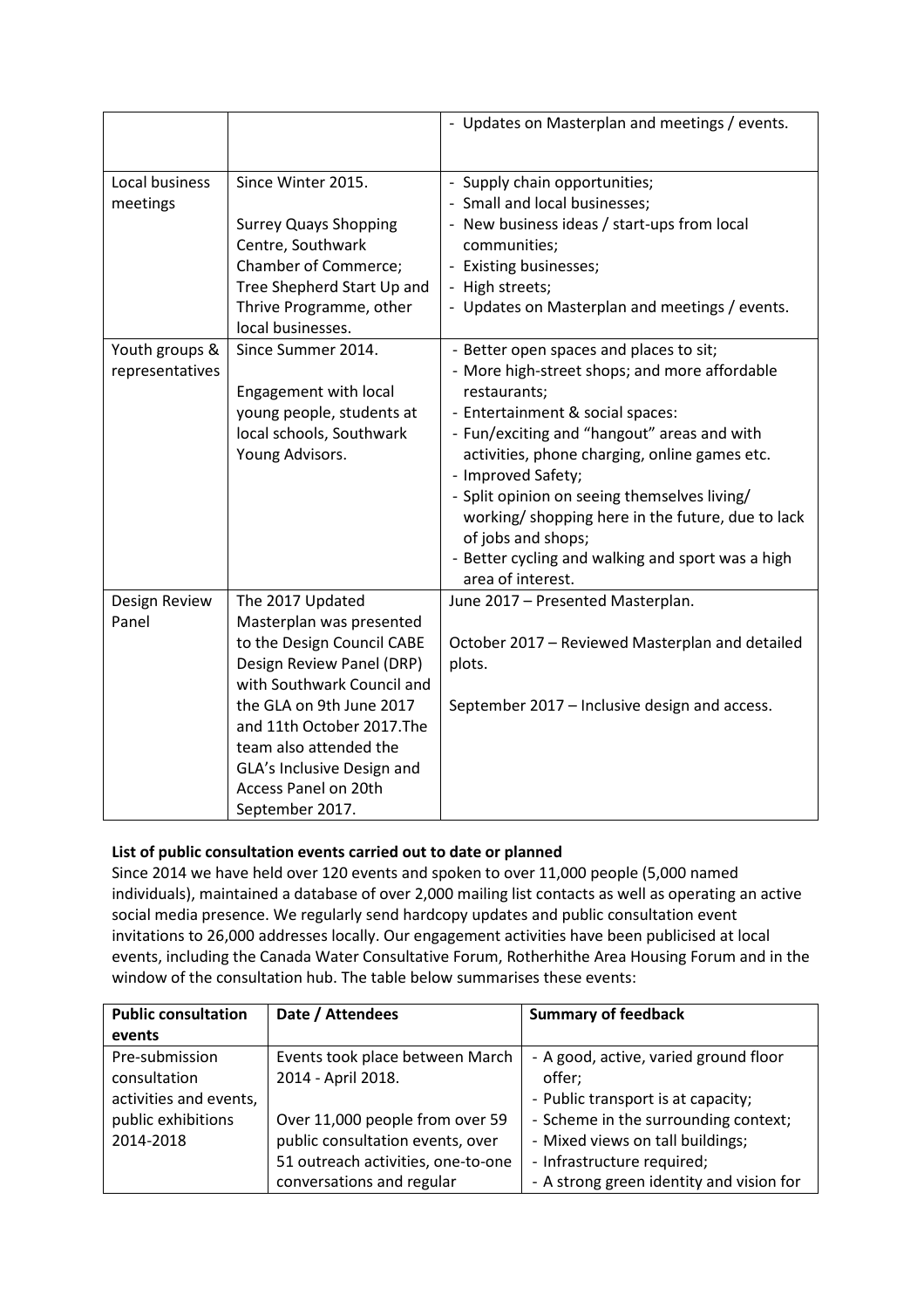|               | meetings with established local  | Printworks;                              |
|---------------|----------------------------------|------------------------------------------|
|               | groups.                          | - Potential for higher education.        |
| Post-planning | Events between June - July 2019, | To share masterplan application          |
| submission    | and consultation is ongoing      | documents and to detail how              |
| engagement    | through attendance at local      | consultation responses shaped the        |
|               | meetings, TRAs, 1:1s and more.   | planning application. Regular updates    |
|               |                                  | regarding activities, resubmissions, and |
|               |                                  | enabling works.                          |

#### Evidence of consideration of the following:

#### Demographic context:

#### • Who occupies the site?

The Site predominantly comprises former industrial, retail and leisure uses, with associated surface car parking, including:

- o Surrey Quays Shopping Centre, including a Tesco supermarket and petrol filling station;
- o Surrey Quays Leisure Park, including a cinema, bowling complex, bingo hall, and food retail;
- $\circ$  The former Harmsworth Quay Printworks, currently in temporary use as an entertainment venue;
- o The courtyard associated with the Former Dock Managers Office and 1 14 Dock Offices;
- o The former Rotherhithe Police Station; and
- o The site at Roberts Close.

The Site currently supports 1,379 jobs (both full-time and part-time roles) and as of May 2018:

- o 1,091 jobs within Surrey Quays Shopping Centre;
- o 218 jobs within Surrey Quays Leisure Park; and,
- $\circ$  70 jobs within the Printworks.

There are no residential land uses within the Site, except for some staff of Café East who reside in an apartment above the café. The masterplan proposes a substantial net increase in employment on site, with many of the existing jobs retained e.g. Tesco.

● Will they need to be relocated? On what basis? Will they be expected to return?

There are a wide range of uses and occupiers on site, many of which will return as part of the development. Overall, existing occupiers will need to relocate within or from the site over the duration of the construction programme, however this will occur over a phased programme of demolition and construction with some able to operate continuously. For example, Tesco (the biggest local employer) will remain open in their current location until the new store is ready, allowing for continuous provision. It is anticipated that both the Surrey Quays Shopping Centre and Surrey Quays Leisure Park site will remain operating to some extent until these areas (or part) are required for redevelopment.

We recognise the role and value that the diverse range of businesses on the site bring to the area and wider community, and have undertaken ongoing engagement with all relevant site tenants and businesses over the past few years, updating them on the future redevelopment of the Site. The British Land Centre management team hold a regular monthly meeting, providing all retailers with the opportunity to discuss trading patterns, opening hours and is a forum for British Land to provide regular updates on the forthcoming redevelopment, including progress with the planning application. This level of communication and engagement will continue throughout the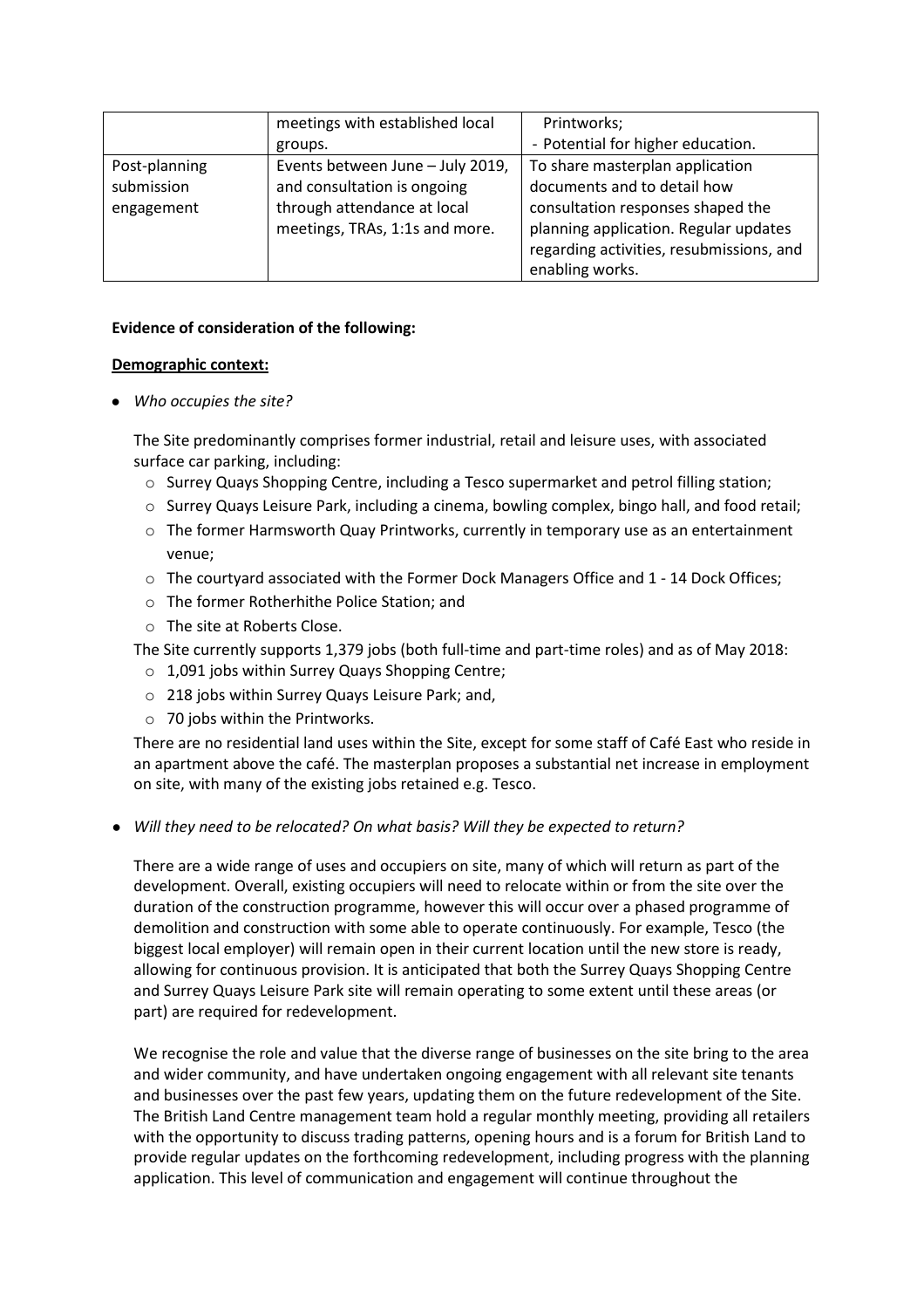development programme and beyond to ensure there is a direct, two-way communication between British Land and the various occupiers. This allows for businesses to plan for their future, with sufficient time and notice of the plans for the redevelopment of the Site.

Within the lease agreements, there are break provisions and all occupiers that have traded with a degree of permanence will be entitled to up to a 6 months' notice, with others requiring a more flexible approach have an option to vacate on one month's notice. A tailored business strategy can be considered and prepared by the occupiers and kept updated until required. As part of these discussions, the specific needs and future business plans of each business have been discussed and have formed key considerations in the lease negotiations.

British Land will continue to engage with the existing occupiers to understand their plans for the future and how they could feature as part of the Development and the Section 106 agreement includes an Existing Business Management Strategy which outlines how the Applicant has and will continue to engage with and support existing businesses, for example, whilst most of Surrey Quays Shopping/ Leisure park occupiers will have significant resource at head office locations, British Land will also be offering access to an independent business advisor to assist in advising affected businesses within the Shopping Centre.

● Due regard to how the development might impact people differently depending on their race, age, gender reassignment, disability, sexual orientation, religion or belief, or sex.

The planning application includes an Equalities Statement, which provides information on the potential likely impacts of the development upon all protected characteristics listed under Section 4 of the 2010 Equalities Act. This work looked at the characteristics of those using the existing uses on-site and living in the surrounding area, the nature of the businesses currently based on site and the potential impacts of the proposals both considering the potential negative impacts and positive impacts upon equalities. Please see the submitted Equalities Statement for further details.

● How the development fosters good relations between different groups in the community.

The Applicant has been involved in the Canada Water area for many years, actively engaging with a range of local groups and organisations. Representatives from British Land regularly attend community meetings including Canada Water Consultative Forum, Rotherhithe Area Housing Forum, new Ward Panel meetings, Angling club, TRA meetings, and the BRCC to build and maintain relationships, and ensure we understand and appreciate local needs and ideas. The Development itself will create a new town centre which will include a range of shops, facilities and amenities suitable for a range of incomes, interests and lifestages, and the new public realm and event programming will consider how it enhances relationships between different groups.

British Land has substantially invested over £400,000 of funds, plus several hundred hours of volunteering time and pro-bono advice to organisations working within the local community since 2014. This investment has been across a range of local priorities; some of the key projects and organisations supported can be viewed on their website here. A number of these projects have specific objectives around creating connections across the community, including Thrive (the enterprise training and low-cost workspace); Time&Talents2 (T&T2) (providing activities for young families in Surrey Quays) and the Rotherhithe Festival. More information on these programmes and initiatives can be found within the Equalities Statement. In addition, the applicant frequently provides pro-bono advice and support directly or via suppliers (under our Consultants' Charter) to support local groups to grow; this is in addition to providing work experience, workplace visits etc to support local residents to broaden their horizons and access careers and opportunities in our sector.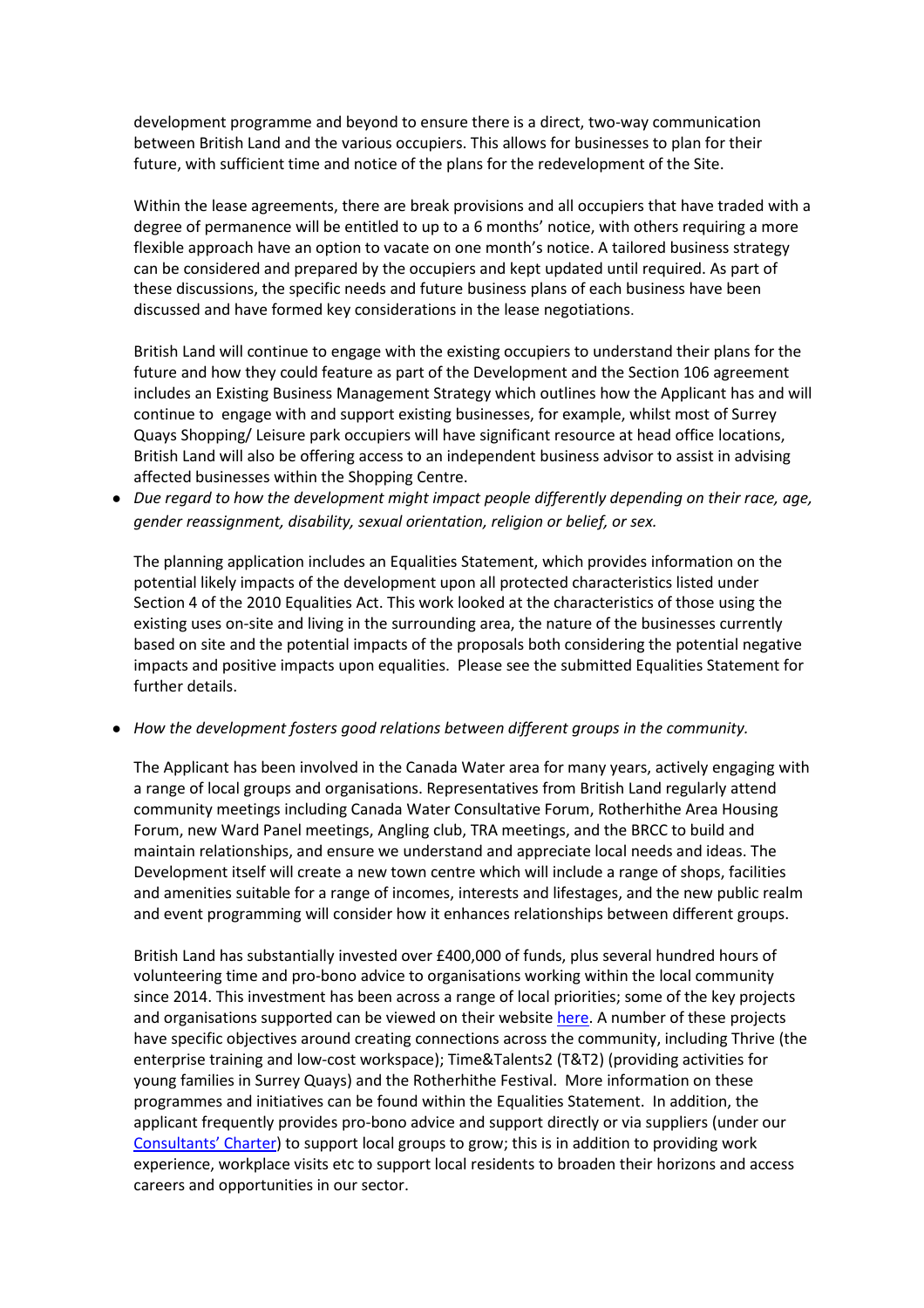The Section 106 Agreement includes a number of commitments to ensure that the Application continues to work with the existing businesses and local community to support them in benefiting from the opportunities generated by the development as well as strengthening local relationships.

#### • Are there neighbours in close proximity?

The area surrounding the site is predominantly residential, with some community, office, and retail uses. The site is bound by roads which separate the boundary from direct adjacencies in all but a few areas to the west. There are also a number of sites within the local area which are under construction, newly built or planned for redevelopment.

All neighbours, specifically those within close proximity to the outline scheme and detailed plots have been a priority for engagement, with letters to adjacent neighbours being hand-delivered, and targeted invited engagement sessions have been held, especially for the detailed plots. We have also held post-submission information sessions for local businesses on Albion St and Lower Rd. These took place in October 2018 and were attended by around 15 representatives, they were preceded by a short 1:1 survey canvasing views and questions about the masterplan from this group. Invitations for the drop-in sessions were hand delivered to relevant businesses, alongside a short FAQ and summary document responding to questions raised in the survey.

#### Cultural setting:

● Is the site in a conservation area?

The site is not within a conservation area, however, there are two conservation areas close to the site: St Mary's Rotherhithe Conservation Area and Edward III's Rotherhithe Conservation Area.

• Is the building listed?

There are no listed buildings within the site, however, immediately adjacent to the northwestern corner of the site is the former Dock Offices which is Grade II listed. The Greenland Dock bascule bridge is identified as a Building of Local Interest.

● Is the site/building a place of community interest?

No.

#### Transport:

• How is the site accessed?

The site is currently accessed by a range of different modes of transport:

- o Public transport is available at Canada Water station (Jubilee line, London Overground, bus services) and Surrey Quays station (London Overground, bus services). Nearby rail or Underground stations include Rotherhithe (London Overground) and Bermondsey (Jubilee line). The local area is served by a series of bus services, which connect the Rotherhithe peninsula with central London and the south east, including Deptford and Greenwich.
- $\circ$  There are a series of cycle routes in the local area. Cyclists are able to use all of the roads, while there is also a National Cycle Route through the area. There are some limitations on the facilities for cycling locally, due in part to the scale and design of the road network.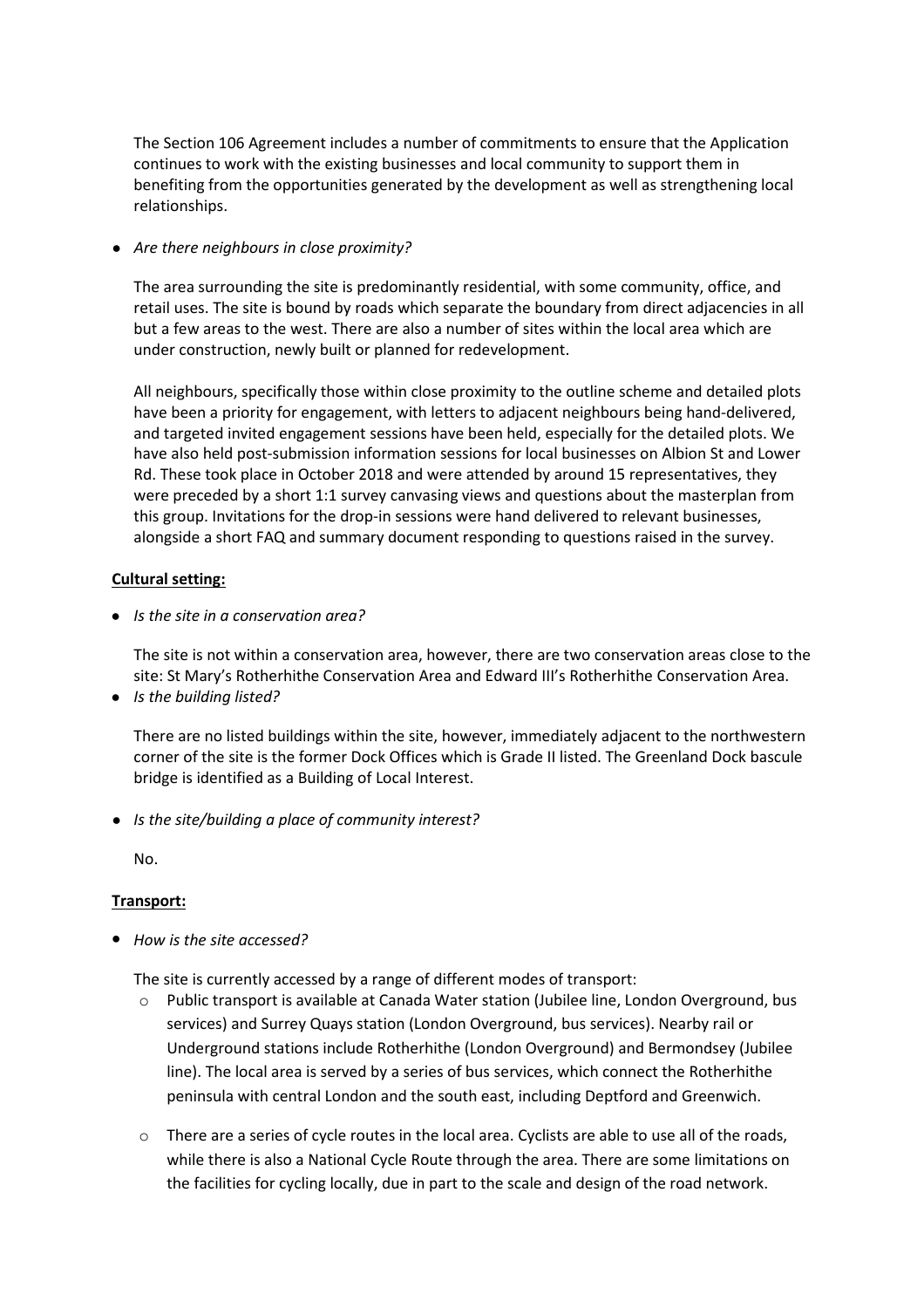- $\circ$  There are several walking routes in the local area, including along all roads, as well as offroad linkages to Southwark Park and through the Russia Dock Woodland area. The nature of the site as several large developments results in a relatively impermeable area for pedestrians, as certain blocks such as the former Printworks site have no walking routes through them.
- o Vehicle access is currently afforded to the Peninsula from the A200 Jamaica Road and Lower Road corridor. From this strategic route, a series of more local roads connect the area, based around the Salter Road / Redriff Road distributor route.

The proposals for the Development envisage a significant improvement for access to and from the area by non-car modes:

- $\circ$  Additional funding to improve station access at Canada Water and Surrey Quays stations, with wider improvements on line capacity proposed by TfL;
- o Additional funding to enhance bus services, including two new routes and additional facilities within and through the Development;
- $\circ$  More walking and cycling priority routes through the Development, including improved connections and wayfinding with the wider area, offering much greater permeability than currently available. This will be supplemented by TfL and Southwark Council's proposals to improve cycling through Cycleway 4, the extension of Quietway 14, and a new Peckham to Rotherhithe cycle link;
- $\circ$  High quality public realm and cycle parking facilities within the Development, including measures by British Land to encourage the uptake of walking and cycling; and
- $\circ$  Improved junctions and highway routes through a series of interventions in key corridors on the peninsula.
- Will there be an increase in traffic during construction and once the new development is completed?

The Development will contribute to a significantly enhanced local transport network, focusing on access by walking, cycling, and public transport. Car driving as a proportion of total trips is expected to reduce from 38% to just 9%. There are expected to be localised increases in traffic at construction stage to support the preparation of the new facilities and buildings in the Development; more information can be found in the Transport Assessment and Framework Construction Management Plan. The completed Development is expected to result in limited increases in vehicle flows in certain corridors, as well as increases in trips on foot, by bicycle, and public transport.

• Other engagement:

The planning consultation engagement accompanying the masterplan has been extensive and included digital and face-to-face across a variety of settings, and with a breadth of people, groups and businesses. A summary of the number of newsletters, local advertisements, website and digital communications can be found in the SCI. In addition to this, British Land has engaged directly and over the long-term with a wide range of local groups, businesses and individuals. As referenced above, we have undertaken targeted consultation with young people, older people and businesses alongside the wider activities.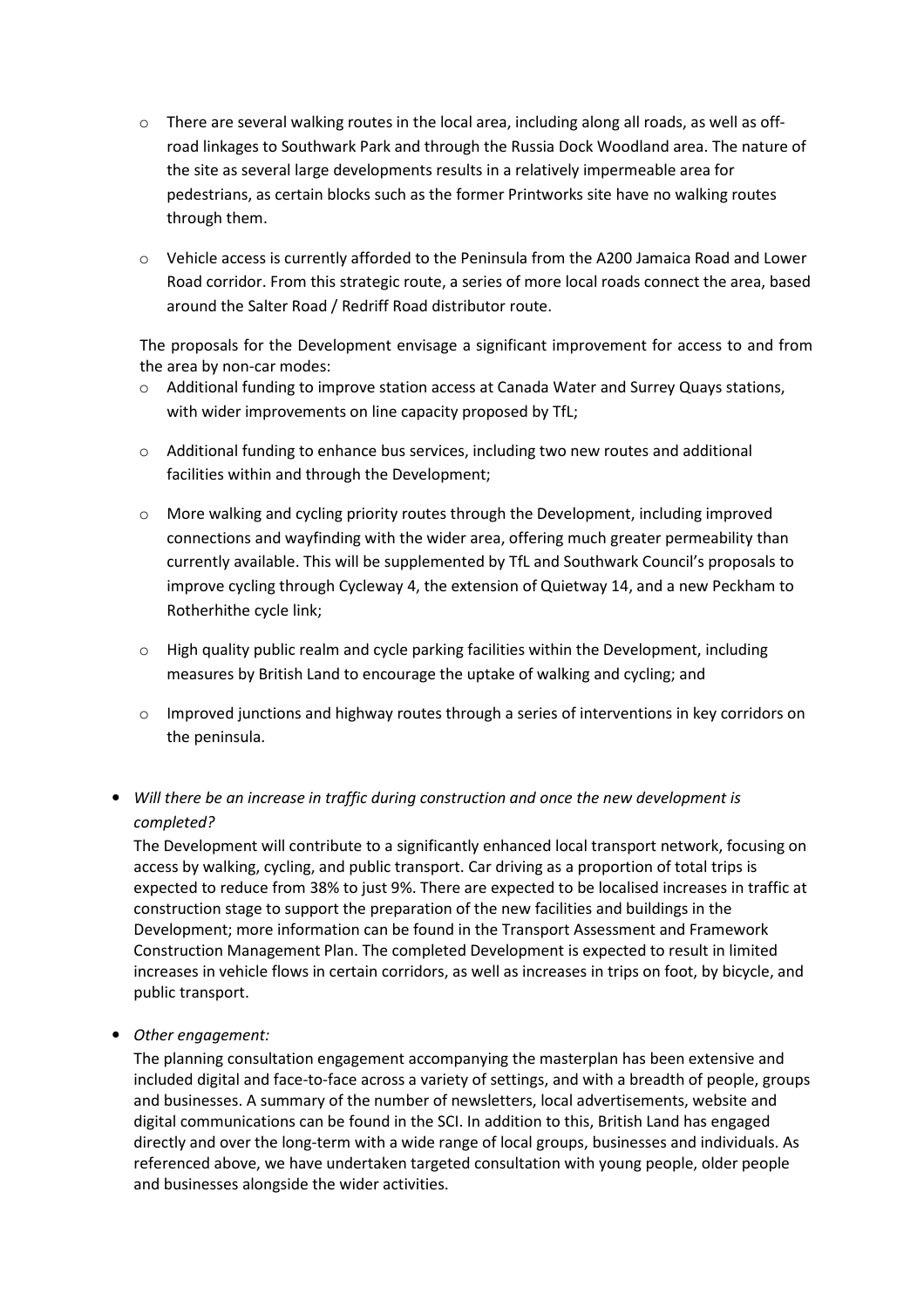- Ways to feedback responses were:
	- $\circ$  Through a substantive number of public consultation events at each stage of the project including mobile exhibitions visiting TRA halls;
	- $\circ$  British Land representative attendance and presentations at local community meetings;
	- o Via 1:1 meetings which were and are offered openly;
	- o Stamped addressed envelopes were provided at public exhibition events;
	- $\circ$  Feedback forms at public consultation events available in hard copy and online;
	- o Website online form and email Website updates;
	- $\circ$  Interactive activities at exhibitions, worksheets at exhibitions & workshops, walkabouts with walk & talk feedback;
	- $\circ$  We have maintained the team@canadawatermasterplan.com email and telephone line since 2014;
	- $\circ$  Via social media facebook, Instagram and twitter;
	- $\circ$  In March 2018, a Local Communications Commitment was put in place to manage the large number of emails and comments received following the planning application submission, setting out a commitment to ensure that all communications are recorded, tracked, and responded to.
- Support public consultation summary (provide statistics)

At four of the six major stages of consultation (first two did not present plans), we asked participants to rate their overall response to the Masterplan proposals from 'Really like' to 'Really dislike'. At the final consultation event, over half (around 60%) of responses were supportive of the Masterplan, with a further c.20% neutral amounting to over two thirds of all respondents. Generally, around or over half of respondents through all stages of consultation 'liked' or 'really liked' the Masterplan.

At the final consultation event we also asked people to explain the aspects that they felt were most positive and of most concern in response to the Developed Masterplan and First Detailed Plots, responses were received from 278 feedback forms. This stage showed positivity towards the overall approach to the Masterplan, particularly the proposed public spaces, use and activity. Comments recognised the design quality of the public spaces including the town square and park. There was a positive response to the focus on environment and Canada Water Dock, as well as to the new connections, improved permeability and pedestrian / cyclist focus.

• Objection - public consultation summary (provide statistics)

We have held over 120 events and spoken to thousands of local residents, businesses and community groups. Throughout four years of consultation, the Masterplan has evolved and developed significantly in response to ideas, feedback, and more generally through a greater understanding of the local area and aspirations.

The masterplan has seen a majority of respondents (around 60%+) supporting the overall application ('really like' or 'like') since early on. Together with extensive consultation, this timeframe and level of change has enabled the Masterplan to reflect and respond to many areas of community feedback and input and those supporting the plans has grown and stabilised. The number of residents 'disliking', 'really disliking' the proposals represented around or under a fifth of feedback. The engagement has consistently measured this feedback across different elements of the project, as the masterplan has developed.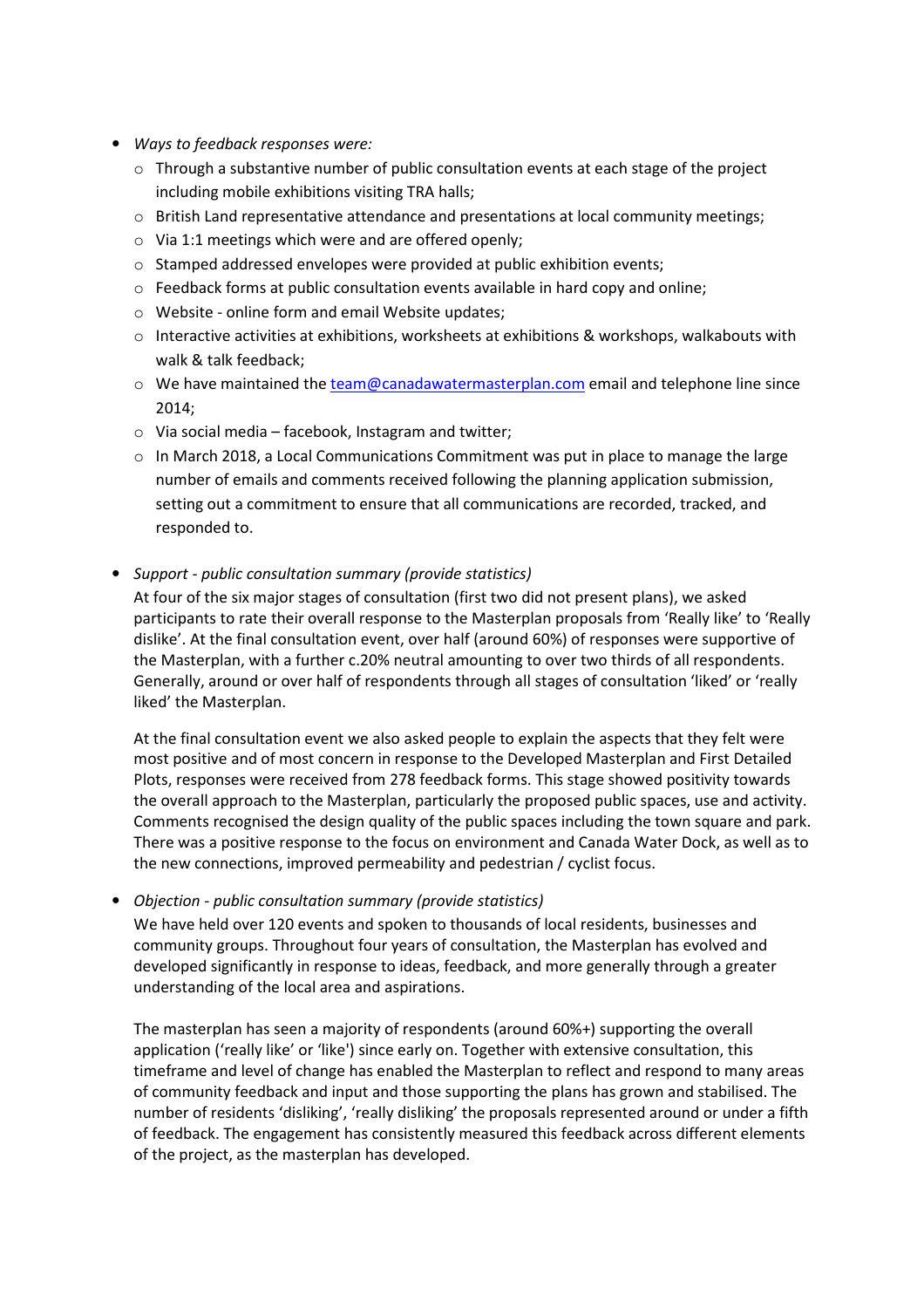At the final consultation event, the main concerns were the need to see more details of a solution to addressing potential transport capacity issues, as well as the impact of tall buildings on the character

of the area; 'Building Form' and 'Getting Around' saw around a quarter of respondents state that they 'really dislike' or 'dislike' the proposals as they were then. Since this point, there has been significant further work undertaken with TfL and Southwark Council on Transport, and the October 2018 re-submission lowered the heights of some of the tallest buildings. There was also a desire to see firm plans for social infrastructure, especially schools. As noted by British Land in the exhibition, an approach has been established, however it is noted that respondents may not have picked up on this, or wished for a different approach /greater level of detail than would be possible at this point. Around 60% felt the proposals had fully or partially responded to consultation feedback.

#### Summary of how the relevant Social Regeneration Charter, Place Action Plan and Community Investment Plan have been considered.

The CWM proposals have been informed by community engagement throughout, and much of what has been captured in the Outline Canada Water Social Regeneration Charter reflects this. British Land has been working with Southwark Council since 2017 (3 years into the project) on a Social Regeneration Charter (SRC) for Canada Water; the SRC has four framework themes which were informed by community priorities to date:

- A Place to Learn and Grow
- A Plan to Below
- A Place to Work
- A Place to be Happy and Healthy

A community workshop was held on  $8<sup>th</sup>$  March 2018 to review the outline SRC and inform next steps. In addition, Social Life (a Southwark based social research organisation) undertook addition community research and benchmarking over 2017/18, speaking with over 200 residents through in-depth surveys and interviews to gain a picture of local social and economic conditions, and to help inform the SRC priorities and impact measurement. The Council's Cabinet approved the four above themes in March 2018, and subsequently in December 2018 Southwark Council Cabinet agreed five emerging priorities for the Canada Water Place Action Plan (PAP). The next stage of the SRC and PAP will be established following (and subject to) successful grant of planning and British Land and Southwark Council will work together to deliver on the priorities outlined in the draft Canada Water PAP agreed by Cabinet in December 2018.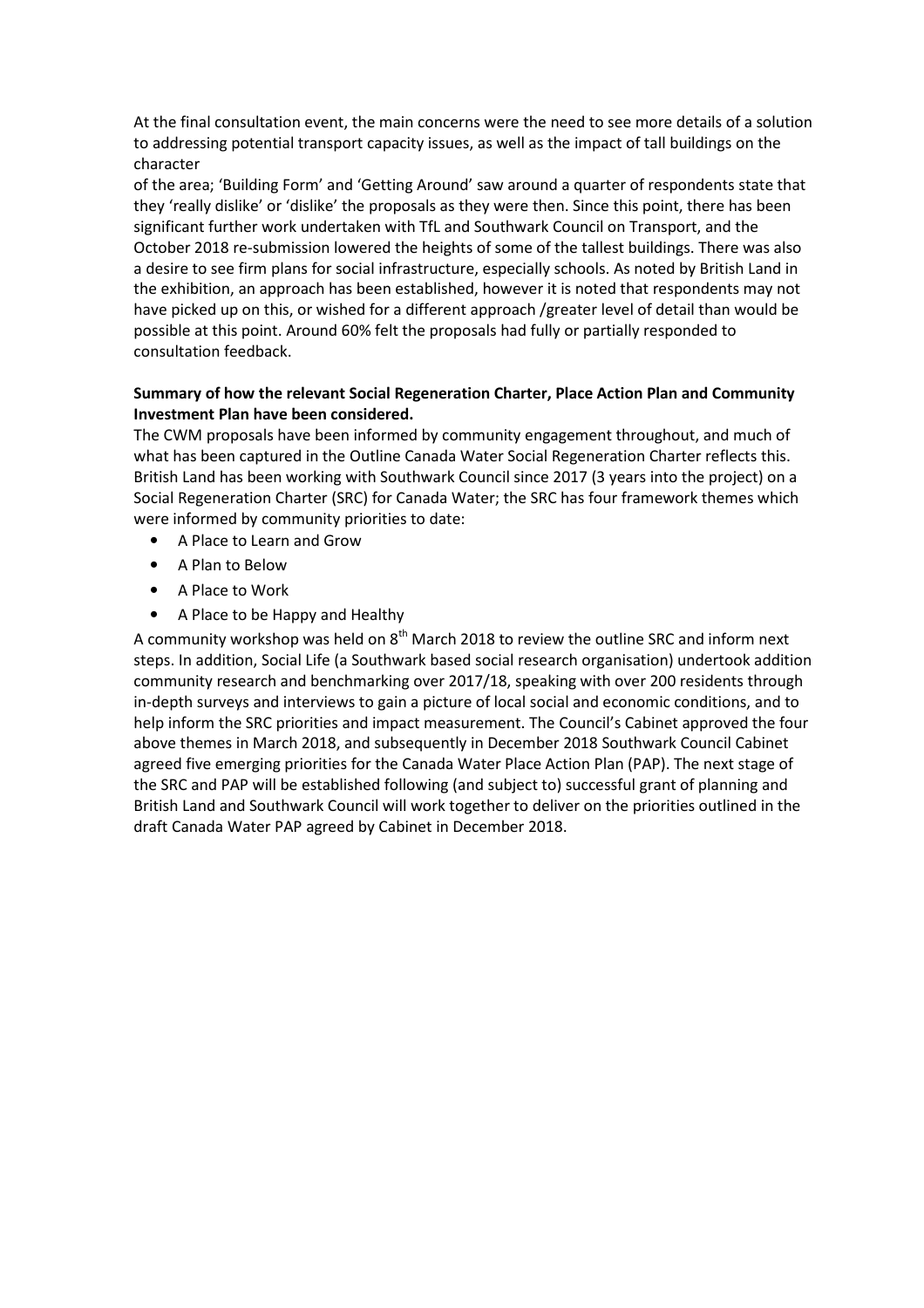#### **Appendix 4** Relevant Planning Policies

#### **National Planning Policy Framework (2019)**

The revised National Planning Policy Framework ('NPPF') was published in February 2019 and establishes the national planning policy and how this needs to be applied. The NPPF promotes sustainable development and sets out that this comprises three key objectives: economic, social and environmental considerations. Paragraph 2 states that the NPPF is a material consideration when determining planning applications. The following sections are of most relevance to this application:

Section 5: Delivering a sufficient supply of homes

- Section 6: Building a strong, competitive economy
- Section 7: Ensuring the vitality of town centres
- Section 8: Promoting healthy and safe communities
- Section 9: Promoting sustainable transport
- Section 11: Making effective use of land
- Section 12: Achieving well–designed places
- Section 14: Meeting the challenge of climate change, flooding and coastal change
- Section 15: Conserving and enhancing the natural environment
- Section 16: Conserving and enhancing the historic environment

National Planning Policy Guidance (2014)(as amended)

#### **The Development Plan**

#### **Regional Policy**

The London Plan is the regional planning framework and was adopted in 2016.

The draft New London Plan was published on 30<sup>th</sup> November 2017 and the first and only stage of consultation closed on 2nd March 2018. The Examination in Public commenced on 15<sup>th</sup> January 2019 and ended on 22<sup>nd</sup> May 2019. The Mayor has published an updated version of the New London Plan as the 'Consolidated Suggested Changes Version July 2019'. Due to the stage it has reached, the New London Plan can be given moderate weight. The emerging policies are referenced by the Mayor in all responses to referred applications. The Stage 1 report from the Mayor on this application placed weight on the draft London Plan policies in its conclusion on the merits of the case. The following is not a comprehensive list of all policies which are relevant to this application, but an indication of key policies which are referenced in the suggested reasons for refusal, or where they are significant to some of the key considerations in the report.

| London Plan (2016) with consolidated changes              | Draft London Plan (Consolidated Changes) (July                    |
|-----------------------------------------------------------|-------------------------------------------------------------------|
|                                                           | 2019)                                                             |
|                                                           |                                                                   |
| Policy 2.15 : Town Centres                                | GG4: Delivering the homes Londoners need                          |
| Policy 2.18: Green infrastructure: The multifunctional    | GG5: Growing a good economy                                       |
| network of green and open spaces                          |                                                                   |
| Policy 3.1: Ensuring equal life chances for all           | SD6: Town centres and high streets                                |
| Policy 3.2: Improving health and addressing health        | SD7: Town centres - Development<br>principles<br>and              |
| inequalities                                              | Development Plan Documents                                        |
| Policy 3.3: Increasing housing supply                     |                                                                   |
| Policy 3.4: Optimising housing potential                  | D1A: Infrastructure requirements for sustainable                  |
| Policy 3.5: Quality and design of housing developments    | development                                                       |
| Policy 3.6: Children and young people's play and informal | D <sub>1</sub> B: Optimising site capacity through the design-led |
| recreation facilities                                     | approach                                                          |
| Policy 3.7: Large residential developments                | D4: Housing quality and standards                                 |
| Policy 3.8: Housing choice                                | D6: Optimising density                                            |
| Policy 3.9: Mixed and balanced communities                | D8: Tall buildings                                                |
| Policy 3.12: Negotiating affordable housing on individual | D11: Fire Safety                                                  |
| private residential and mixed use schemes                 | D12: Agent of Change                                              |
| Policy 3.16: Protection and enhancement of social         |                                                                   |
| infrastructure                                            | H1: Increasing housing supply                                     |
| Policy 3.18: Education facilities                         | H5: Delivering affordable housing                                 |
| Policy 3.19: Sports facilities                            | H6: Threshold approach to applications (Check E7)                 |
| Policy 4.2: Offices                                       | H12: Housing size mix                                             |
| Policy 4.3: Mixed use development and offices             | H <sub>13</sub> : Build to rent                                   |
| Policy 4.4: Managing industrial land and premises         | H14: Supported and specialised accommodation                      |
| Policy 4.6: Support for and enhancement of arts, culture, | H15: Specialist older persons housing                             |
| sport and entertainment provision                         | H17: Purpose build student accommodation                          |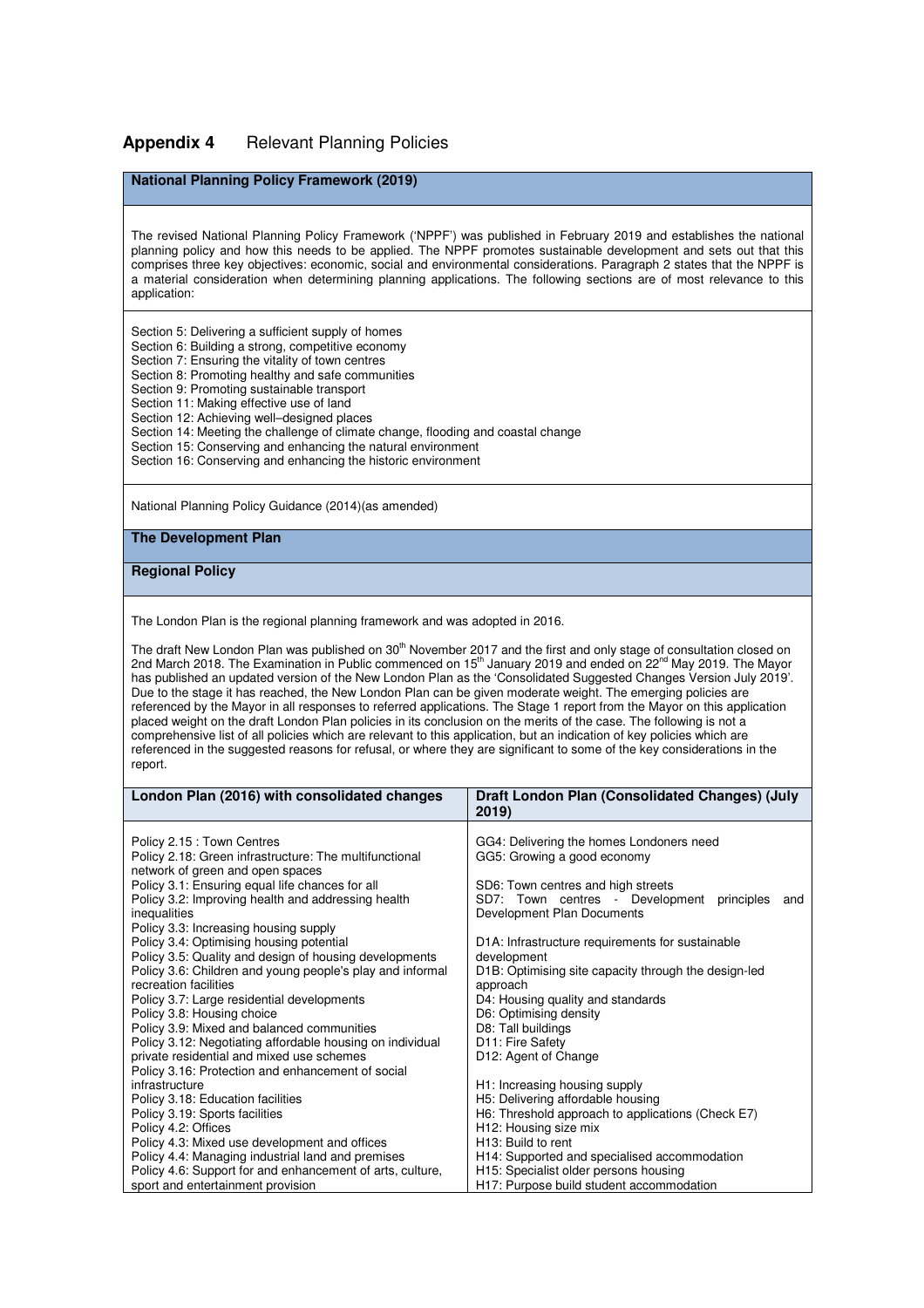| Policy 4.7: Retail and Town Centre Development<br>Policy 4.8: Supporting a Successful and Diverse Retail<br>Sector<br>Policy 4.9: Small shops<br>Policy 4.12: Improving Opportunities for All<br>Policy 5.1: Climate Change Mitigation<br>Policy 5.2: Minimising Carbon Dioxide Emissions<br>Policy 5.3: Sustainable Design and Construction<br>Policy 5.4A: Electricity and gas supply<br>Policy 5.5: Decentralised energy networks<br>Policy 5.6: Decentralised energy in development proposals<br>Policy 5.7: Renewable energy<br>Policy 5.9: Overheating and cooling<br>Policy 5.10: Urban greening<br>Policy 5.11: Green roofs and development site environs<br>Policy 5.12: Flood risk management<br>Policy 5.13: Sustainable drainage<br>Policy 5.17: Waste capacity<br>Policy 5.21: Contaminated land<br>Policy 6.3: Assessing the effects of development on<br>transport capacity<br>Policy 6.9: Cycling<br>Policy 6.10: Walking<br>Policy 6.13: Parking<br>Policy 7.1: Building London's Neighbourhoods and<br>Communities<br>Policy 7.2: An inclusive environment<br>Policy 7.3: Designing out crime<br>Policy 7.4: Local character<br>Policy 7.5: Public Realm<br>Policy 7.6: Architecture<br>Policy 7.7: Location and design of tall and large buildings<br>Policy 7.8: Heritage assets and archaeology<br>Policy 7.11: London view management framework<br>Policy 7.12: Implementing the London view management<br>framework<br>Policy 7.14: Improving Air Quality<br>Policy 7.19: Biodiversity and Access to Nature<br>Policy 7.21: Trees and woodlands<br>Policy 8.2: Planning obligations<br>Policy 8.3: Community infrastructure levy | S2: Health and social care facilities<br>S3: Education and childcare facilities<br>S4: Play and informal recreation<br>S5: Sports and recreation facilities<br>S6: Public toilets<br>E1: Offices<br>E2: Providing suitable business space<br>E3: Affordable workspace<br>E7: Industrial intensification, co-location and substitution<br>E11: Skills and opportunities for all<br>HC3: Strategic and Local Views<br>HC4: London View Management Framework<br>HC5: Supporting London's culture and creative industries<br>HC6: Supporting the night-time economy<br>G1: Green infrastructure<br>G5: Urban greening<br>G6: Biodiversity and access to nature<br>G7: Trees and woodlands<br>SI1: Improving air quality<br>SI2: Minimising greenhouse gas emissions<br>SI3: Energy Infrastructure<br>SI4: Managing heat risk<br>SI5: Water infrastructure<br>SI6: Digital connectivity infrastructure<br>SI12: Flood risk management<br>SI13: Sustainable drainage<br>T2: Healthy Streets<br>T3: Transport capacity, connectivity and safeguarding<br>T4: Assessing and mitigating transport impacts<br>T5: Cycling<br>T6: Car parking<br>T6.1: Residential parking<br>T6.2: Office parking<br>T6.3: Retail parking<br>T6.4: Hotel and leisure parking<br>T6.5: Non-residential disabled persons' parking<br>T7: Deliveries, servicing and construction<br>T8: Aviation<br>T9: Funding transport infrastructure through planning |
|---------------------------------------------------------------------------------------------------------------------------------------------------------------------------------------------------------------------------------------------------------------------------------------------------------------------------------------------------------------------------------------------------------------------------------------------------------------------------------------------------------------------------------------------------------------------------------------------------------------------------------------------------------------------------------------------------------------------------------------------------------------------------------------------------------------------------------------------------------------------------------------------------------------------------------------------------------------------------------------------------------------------------------------------------------------------------------------------------------------------------------------------------------------------------------------------------------------------------------------------------------------------------------------------------------------------------------------------------------------------------------------------------------------------------------------------------------------------------------------------------------------------------------------------------------------------------------------------------------------------------------------------------------|------------------------------------------------------------------------------------------------------------------------------------------------------------------------------------------------------------------------------------------------------------------------------------------------------------------------------------------------------------------------------------------------------------------------------------------------------------------------------------------------------------------------------------------------------------------------------------------------------------------------------------------------------------------------------------------------------------------------------------------------------------------------------------------------------------------------------------------------------------------------------------------------------------------------------------------------------------------------------------------------------------------------------------------------------------------------------------------------------------------------------------------------------------------------------------------------------------------------------------------------------------------------------------------------------------------------------------------------------------------------------------------------------------------------------|
|                                                                                                                                                                                                                                                                                                                                                                                                                                                                                                                                                                                                                                                                                                                                                                                                                                                                                                                                                                                                                                                                                                                                                                                                                                                                                                                                                                                                                                                                                                                                                                                                                                                         |                                                                                                                                                                                                                                                                                                                                                                                                                                                                                                                                                                                                                                                                                                                                                                                                                                                                                                                                                                                                                                                                                                                                                                                                                                                                                                                                                                                                                              |
|                                                                                                                                                                                                                                                                                                                                                                                                                                                                                                                                                                                                                                                                                                                                                                                                                                                                                                                                                                                                                                                                                                                                                                                                                                                                                                                                                                                                                                                                                                                                                                                                                                                         |                                                                                                                                                                                                                                                                                                                                                                                                                                                                                                                                                                                                                                                                                                                                                                                                                                                                                                                                                                                                                                                                                                                                                                                                                                                                                                                                                                                                                              |
|                                                                                                                                                                                                                                                                                                                                                                                                                                                                                                                                                                                                                                                                                                                                                                                                                                                                                                                                                                                                                                                                                                                                                                                                                                                                                                                                                                                                                                                                                                                                                                                                                                                         | DF1: Delivery of the plan and planning obligations                                                                                                                                                                                                                                                                                                                                                                                                                                                                                                                                                                                                                                                                                                                                                                                                                                                                                                                                                                                                                                                                                                                                                                                                                                                                                                                                                                           |
| <b>Mayoral Guidance</b>                                                                                                                                                                                                                                                                                                                                                                                                                                                                                                                                                                                                                                                                                                                                                                                                                                                                                                                                                                                                                                                                                                                                                                                                                                                                                                                                                                                                                                                                                                                                                                                                                                 |                                                                                                                                                                                                                                                                                                                                                                                                                                                                                                                                                                                                                                                                                                                                                                                                                                                                                                                                                                                                                                                                                                                                                                                                                                                                                                                                                                                                                              |
| Energy Assessment Guidance (2018)<br>Affordable Housing and Viability SPG (2017)<br>Housing Supplementary Planning Guidance (SPG)(2016)                                                                                                                                                                                                                                                                                                                                                                                                                                                                                                                                                                                                                                                                                                                                                                                                                                                                                                                                                                                                                                                                                                                                                                                                                                                                                                                                                                                                                                                                                                                 |                                                                                                                                                                                                                                                                                                                                                                                                                                                                                                                                                                                                                                                                                                                                                                                                                                                                                                                                                                                                                                                                                                                                                                                                                                                                                                                                                                                                                              |

Housing Supplementary Planning Guidance (SPG)(2016) Sustainable design and construction SPG (2014) London View Management Framework (2012) London's World Heritage Sites SPG (2012) Shaping Neighbourhoods: Play and Informal Recreation (2012)

#### **Local Policy**

The Council's cabinet on 19 March 2013, as required by para 215 of the original NPPF, considered the issue of compliance of Southwark Planning Policy with the National Planning Policy Framework. All policies and proposals were reviewed and the Council satisfied itself that the polices and proposals in use were in conformity with the original NPPF. The resolution was that with the exception of Policy 1.8 (location of retail outside town centres) in the Southwark Plan all Southwark Plan policies are saved. Therefore due weight should be given to relevant policies in existing plans in accordance to their degree of consistency with the original NPPF.

For the last 5 years the council has been preparing the New Southwark Plan (NSP) which will replace the saved policies of the 2007 Southwark Plan and the 2011 Core Strategy. The council concluded consultation on the Proposed Submission version (Regulation 19) on 27 February 2018. The New Southwark Plan Proposed Submission Version: Amended Policies January 2019 is being consulted on until 17 May 2019. It is anticipated that the plan will be adopted in 2020 following an Examination in Public (EIP). Nevertheless paragraph 48 of the NPPF states that decision makers may give weight to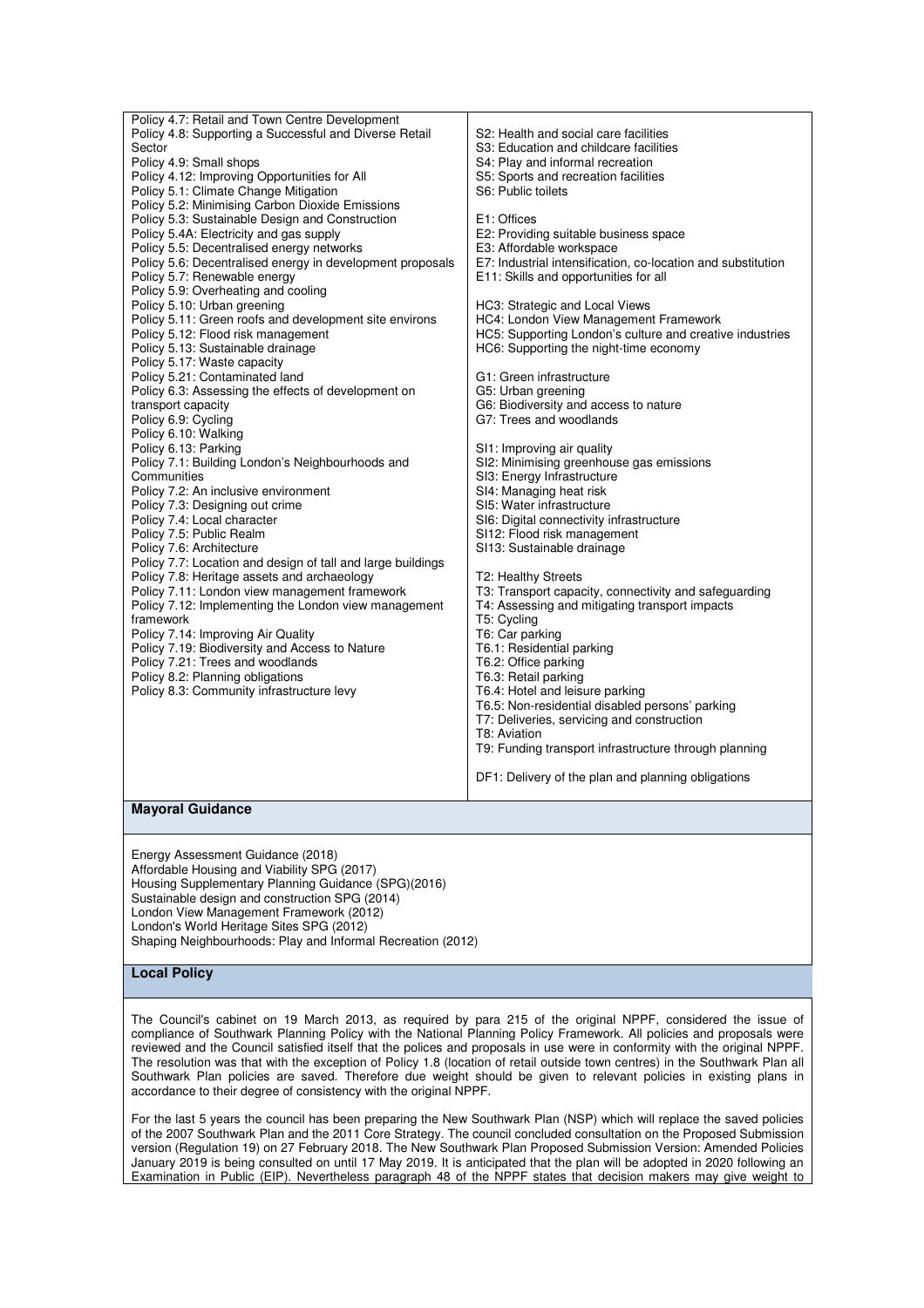relevant policies in emerging plans according to the stage of preparation of the emerging plan, the extent to which there are unresolved objections to the policy and the degree of consistency with the Framework. The consultation responses received to each policy the New Southwark Plan are summarised in Chapter 4 of the Officer Report, and the resulting weight that can be given to them. The Development Plan policies and draft policies listed below are most relevant to this application:

| Core Strategy (2011)                                                                                                                                                                                                                                                                                                                                                                                                                                                                                                                                                                                                                                                                                                                                                                                                                                                                                                                                                                                                                                                                                                                                                                                                                                                                                                                                                                                                                                                                                                                                                                                                                                                                                                                                                                                                                                                                                                                                                                                                                                      | <b>Draft New Southwark Plan</b>                                                                                                                                                                                                                                                                                                                                                                                                                                                                                                                                                                                                                                                                                                                                                                                                                                                                                                                                                                                                                                                                                                                                                                                                                                                                                                                                                                                                                                                                                                                                                                                                                                                                    |
|-----------------------------------------------------------------------------------------------------------------------------------------------------------------------------------------------------------------------------------------------------------------------------------------------------------------------------------------------------------------------------------------------------------------------------------------------------------------------------------------------------------------------------------------------------------------------------------------------------------------------------------------------------------------------------------------------------------------------------------------------------------------------------------------------------------------------------------------------------------------------------------------------------------------------------------------------------------------------------------------------------------------------------------------------------------------------------------------------------------------------------------------------------------------------------------------------------------------------------------------------------------------------------------------------------------------------------------------------------------------------------------------------------------------------------------------------------------------------------------------------------------------------------------------------------------------------------------------------------------------------------------------------------------------------------------------------------------------------------------------------------------------------------------------------------------------------------------------------------------------------------------------------------------------------------------------------------------------------------------------------------------------------------------------------------------|----------------------------------------------------------------------------------------------------------------------------------------------------------------------------------------------------------------------------------------------------------------------------------------------------------------------------------------------------------------------------------------------------------------------------------------------------------------------------------------------------------------------------------------------------------------------------------------------------------------------------------------------------------------------------------------------------------------------------------------------------------------------------------------------------------------------------------------------------------------------------------------------------------------------------------------------------------------------------------------------------------------------------------------------------------------------------------------------------------------------------------------------------------------------------------------------------------------------------------------------------------------------------------------------------------------------------------------------------------------------------------------------------------------------------------------------------------------------------------------------------------------------------------------------------------------------------------------------------------------------------------------------------------------------------------------------------|
| Strategic policy 1: Sustainable development<br>Strategic policy 2: Sustainable transport<br>Strategic policy 3: Shopping, leisure and entertainment<br>Strategic policy 4: Places for learning, enjoyment and<br>healthy lifestyles<br>Strategic policy 5: Providing new homes<br>Strategic policy 6: Homes for people on different incomes<br>Strategic policy 7: Family homes<br>Strategic policy 10: Jobs and businesses<br>Strategic policy 12: Design and conservation<br>Strategic policy 13: High environmental standards<br>Southwark Plan (2007)<br>Policy 1.1: Access to employment opportunities<br>Policy 1.4: Employment sites outside of preferred office<br>locations and preferred industrial locations.<br>Policy 1.5: Small business Units<br>Policy 1.7: Development within town and local centres<br>Policy 2.2: Provision of new community facilities<br>Policy 2.4: Educational deficiency - provision of new<br>educational establishments.<br>Policy 2.5: Planning obligations<br>Policy 3.1: Environmental effects<br>Policy 3.2: Protection of amenity<br>Policy 3.3: Sustainability assessment<br>Policy 3.4 : Energy efficiency<br>Policy 3.6: Air quality<br>Policy 3.7: Waste reduction<br>Policy 3.8: Waste management<br>Policy 3.9: Water<br>Policy 3.11: Efficient use of land<br>Policy 3.12: Quality in design<br>Policy 3.13: Urban design<br>Policy 3.14: Designing out crime<br>Policy 3.15: Conservation of the historic environment<br>Policy 3.18: Setting of listed buildings, conservation areas<br>and world heritage sites<br>Policy 3.19: Archaeology<br>Policy 3.20: Tall buildings<br>Policy 3.28: Biodiversity<br>Policy 4.2: Quality of residential accommodation<br>Policy 4.3: Mix of dwellings<br>Policy 4.4: Affordable housing<br>Policy 4.5: Wheelchair affordable housing<br>Policy 5.1: Locating developments<br>Policy 5.2: Transport impacts<br>Policy 5.3: Walking and cycling<br>Policy 5.6: Car parking<br>Policy 5.7: Parking standards for disabled people and the<br>mobility impaired | Policy SP1 - Quality affordable homes<br>Policy SP2 - Regeneration that works for all<br>Policy SP3 - Best start in life<br>Policy SP4 - Strong local economy<br>Policy SP5 - Healthy active lives<br>Policy SP6 - Cleaner, greener, safer<br>Policy P1 - Social rented and intermediate homes<br>Policy P2 - New family homes<br>Policy P4 - Private rented homes<br>Policy P9 – Optimising delivery of new homes<br>Policy P11 - Design of places<br>Policy P12 - Design quality<br>Policy P14 - Tall buildings<br>Policy P15 - Efficient use of land<br>Policy P16 – Listed buildings and structures<br>Policy P17 - Conservation areas<br>Policy P20 - Archaeology<br>Policy P23 - Education places<br>Policy P24 - Student homes<br>Policy P26 – Office and business development<br>Policy P28 - Affordable workspace<br>Policy P29 - Small shops<br>Policy P30 - Town and local centres<br>Policy P31 - Development outside of town centres<br>Policy P35 – Betting shops, pawnbrokers and payday loan<br>shops<br>Policy P41 - Broadband and digital infrastructure<br>Policy P42 - Healthy developments<br>Policy P44 - Community uses<br>Policy P45 - Hot food takeaways<br>Policy P47 – Highways impacts<br>Policy P48 - Walking<br>Policy P50 - Cycling<br>Policy P52 - Car parking<br>Policy P53 – Parking standards for disabled people and the<br>mobility impaired<br>Policy P54 - Protection of amenity<br>Policy P55 - Designing out crime<br>Policy P59 - Biodiversity<br>Policy P60 - Trees<br>Policy P61 - Environmental standards<br>Policy P65 - Environmental protection<br>Policy P66 - Improving air quality<br>Policy P69 - Reducing flood risk<br>Site allocation NSP82 |
| Canada Water Area Action Plan (2015)                                                                                                                                                                                                                                                                                                                                                                                                                                                                                                                                                                                                                                                                                                                                                                                                                                                                                                                                                                                                                                                                                                                                                                                                                                                                                                                                                                                                                                                                                                                                                                                                                                                                                                                                                                                                                                                                                                                                                                                                                      |                                                                                                                                                                                                                                                                                                                                                                                                                                                                                                                                                                                                                                                                                                                                                                                                                                                                                                                                                                                                                                                                                                                                                                                                                                                                                                                                                                                                                                                                                                                                                                                                                                                                                                    |
| Policy 1: Shopping in the Town Centre<br>Policy 2: Cafes and restaurants<br>Policy 5: Markets<br>Policy 6: Walking and cycling<br>Policy 7: Public transport<br>Policy 8: Vehicular traffic<br>Policy 9: Parking for retail and leisure<br>Policy 10: Residential parking<br>Policy 11: Leisure and entertainment<br>Policy 12: Sports facilities                                                                                                                                                                                                                                                                                                                                                                                                                                                                                                                                                                                                                                                                                                                                                                                                                                                                                                                                                                                                                                                                                                                                                                                                                                                                                                                                                                                                                                                                                                                                                                                                                                                                                                         |                                                                                                                                                                                                                                                                                                                                                                                                                                                                                                                                                                                                                                                                                                                                                                                                                                                                                                                                                                                                                                                                                                                                                                                                                                                                                                                                                                                                                                                                                                                                                                                                                                                                                                    |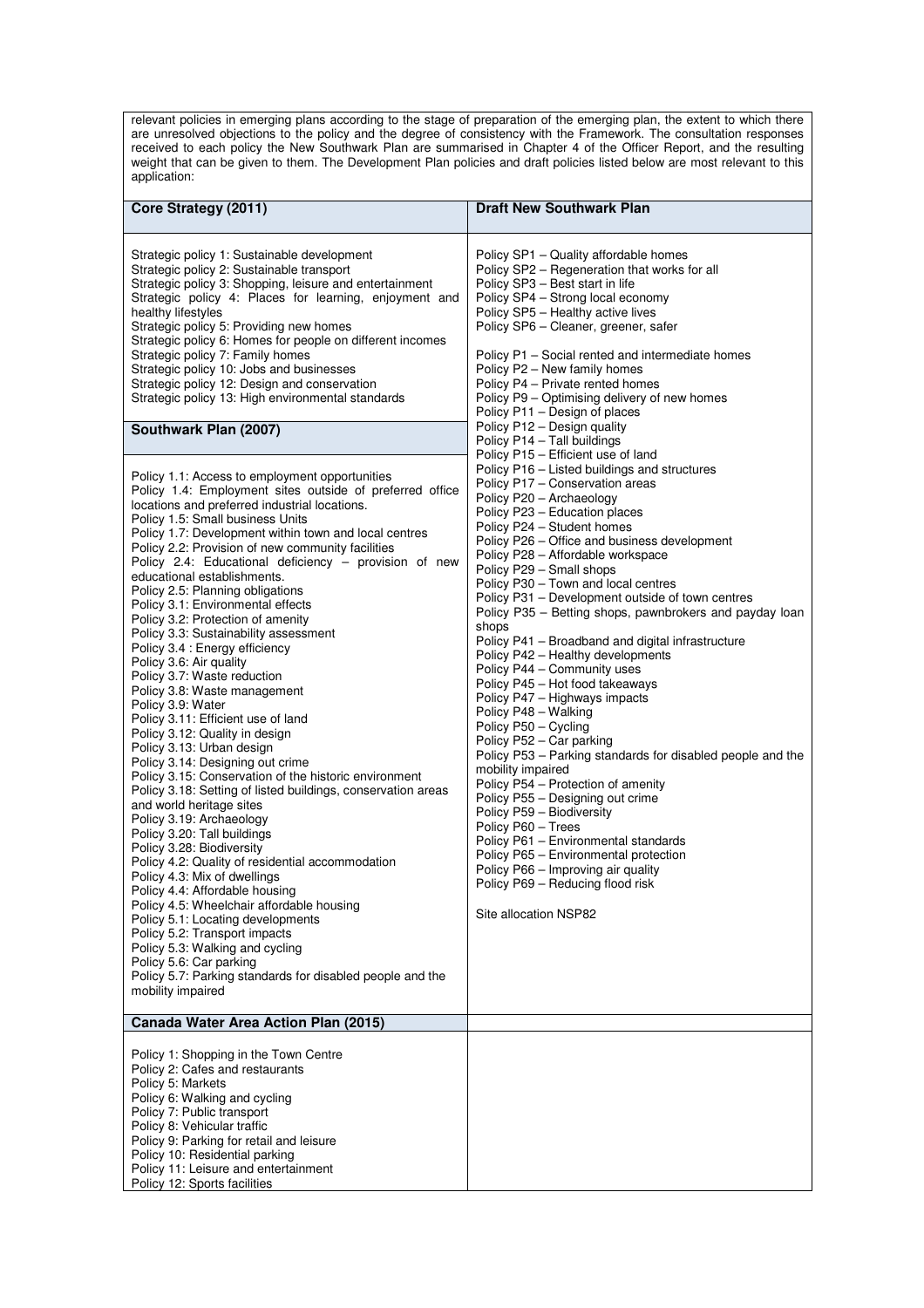| Policy 13: Arts, culture and tourism                                 |  |
|----------------------------------------------------------------------|--|
| Policy 14: Streets and public spaces                                 |  |
| Policy 15: Building blocks                                           |  |
| Policy 16: Town centre development                                   |  |
| Policy 17: Building heights in the Core Area                         |  |
|                                                                      |  |
| Policy 18: Open spaces and biodiversity                              |  |
| Policy 19: Children's play space                                     |  |
| Policy 20: Energy                                                    |  |
| Policy 21: New homes                                                 |  |
| Policy 22: Affordable homes                                          |  |
| Policy 23: Family homes                                              |  |
| Policy 24: Density of new developments                               |  |
| Policy 25: Jobs and business                                         |  |
| Policy 26: Schools                                                   |  |
| Policy 27: Community facilities                                      |  |
| Policy 28: Early years                                               |  |
| Policy 29: Health facilities                                         |  |
|                                                                      |  |
| <b>CWAAP5: Decathlon site, Surrey Quays Shopping Centre</b>          |  |
| and overflow car park                                                |  |
|                                                                      |  |
| CWAAP17: Site E, Mulberry Business P{ark, Harmsworth                 |  |
| Quays and Surrey Quays Leisure Park                                  |  |
|                                                                      |  |
| CWAAP18: Land on Roberts Close                                       |  |
|                                                                      |  |
|                                                                      |  |
| <b>Supplementary Planning Documents (SPDs)</b>                       |  |
|                                                                      |  |
| Development Viability SPD (2016)                                     |  |
| 2015 Technical Update to the Residential Design Standards SPD (2011) |  |
| Section 106 Planning Obligations/CIL SPD (2015)                      |  |
| Affordable Housing SPD (Draft 2011 & Adopted 2008)                   |  |
| Sustainable Transport SPD (2010)                                     |  |
| Sustainable Design and Construction SPD (2009)                       |  |
| Sustainability Assessments SPD (2009)                                |  |
|                                                                      |  |
|                                                                      |  |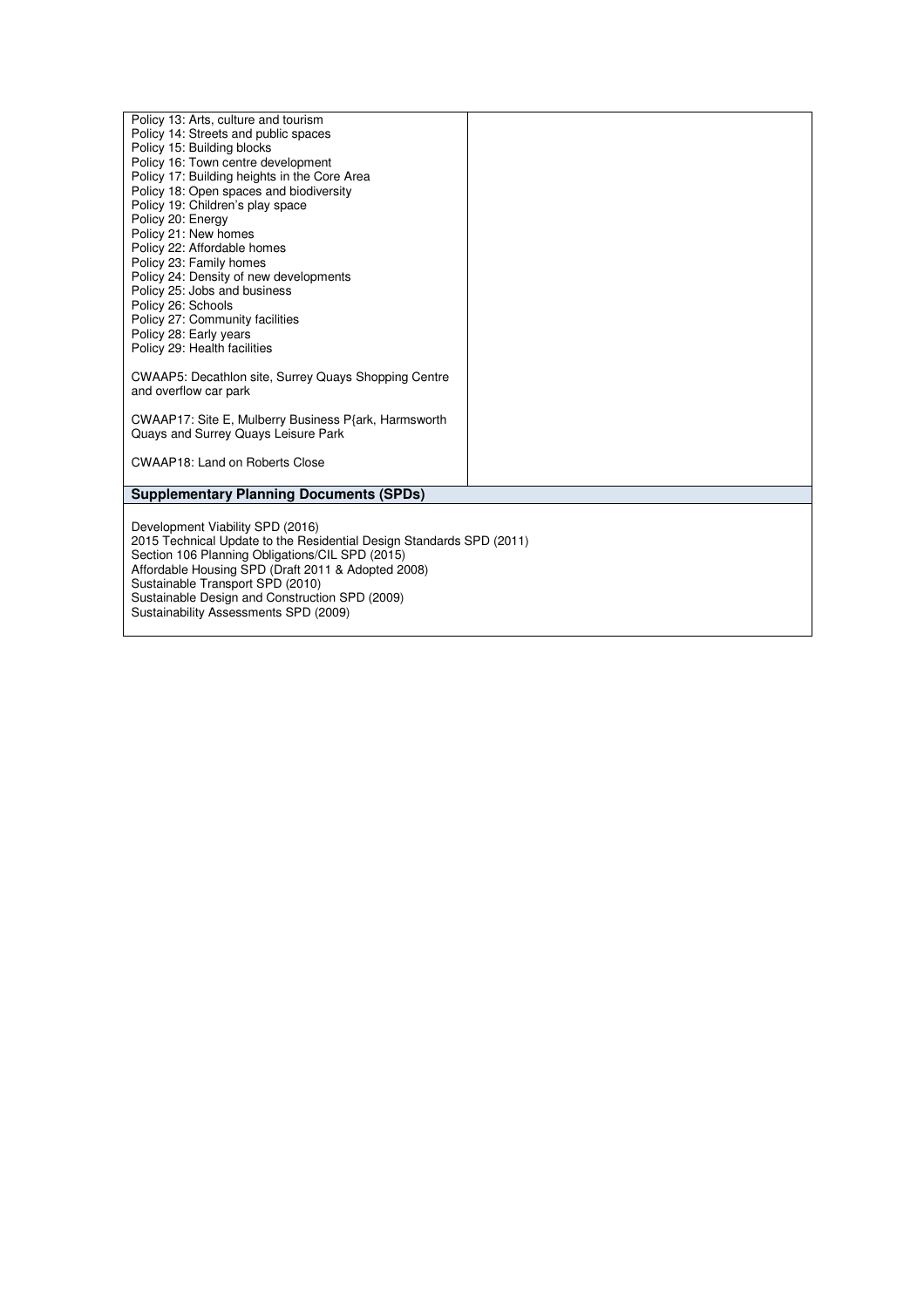**Appendix 5** Detailed Daylight, Sunlight and Overshadowing Results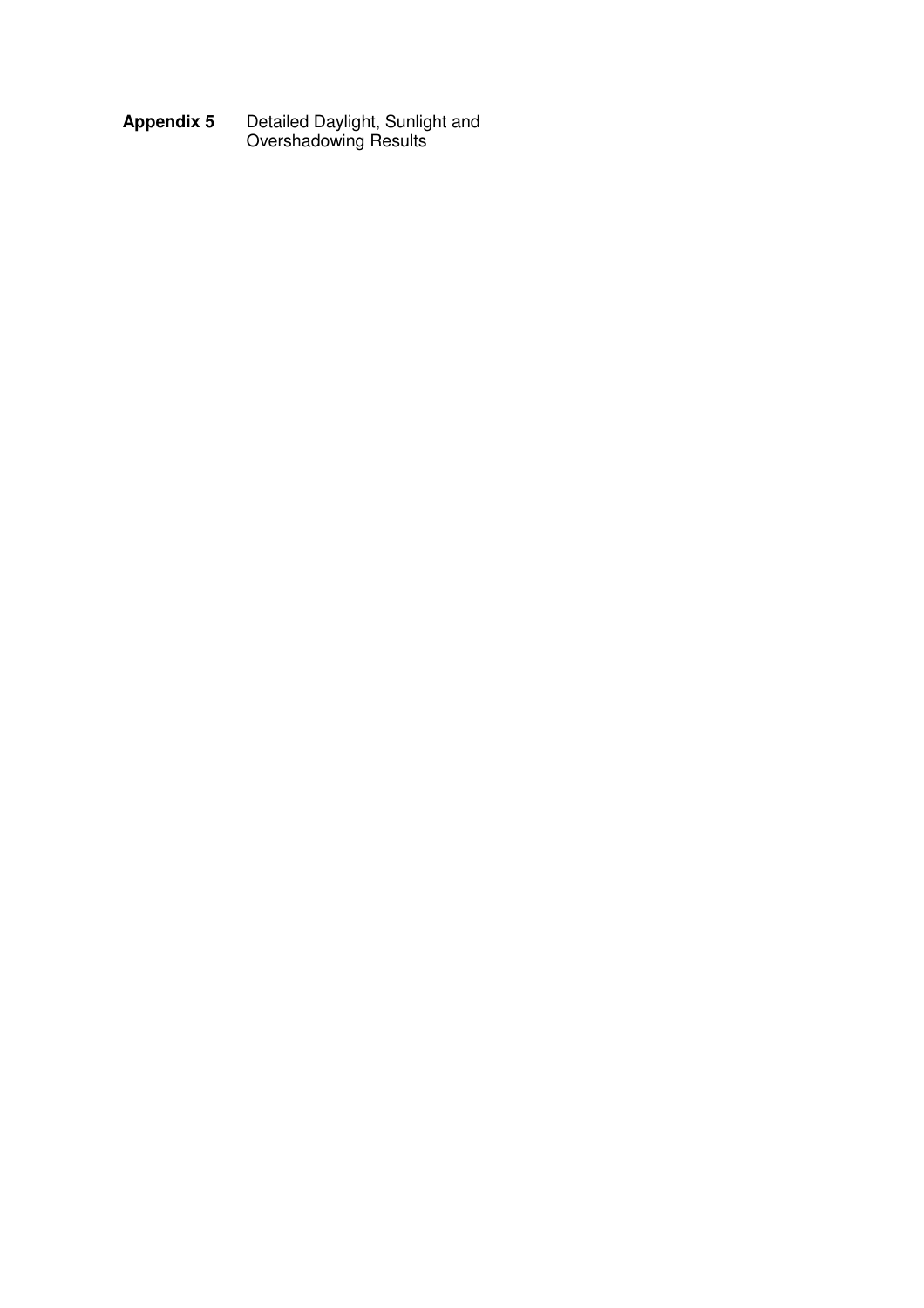#### **Appendix 6** Summary of Cumulative Environmental Impacts

### **Type 1 Cumulative Impacts**

The combined effects on identified sensitive receptors during demolition/construction or on completion of the development

| Sensitive receptors                                                                                                                    | Cumulative impacts as a result of residual effects                                                                                                                                                             |
|----------------------------------------------------------------------------------------------------------------------------------------|----------------------------------------------------------------------------------------------------------------------------------------------------------------------------------------------------------------|
| <b>Residential neighbours</b>                                                                                                          |                                                                                                                                                                                                                |
| Landale House and Orchard<br>House                                                                                                     | Daylight and sunlight: various properties assessed as<br>experiencing a minor to moderate adverse impact as a result<br>of the completed development.                                                          |
|                                                                                                                                        | <b>Visual and townscape:</b><br>Properties assessed as experiencing a major beneficial impact                                                                                                                  |
| Hothfield<br>Courthope<br>House,<br>Place, Hithe Grove, China Hall<br>Mews and Lower Road                                              | <b>Daylight - minor to moderate adverse</b><br><b>Sunlight - minor to moderate adverse</b><br><b>Overshadowing - minor to moderate adverse</b><br>Townscape - moderate beneficial<br>Visual - major beneficial |
| Columbia Point                                                                                                                         | Daylight - minor adverse<br><b>Sunlight</b> - minor adverse<br>Visual - major beneficial                                                                                                                       |
| Osprey Estate (Raven House),<br>Buchanan court, Burhill Court,<br>Burrage Court, Byards Court,<br>Cabot Court and<br>Elbourne<br>Court | <b>Daylight</b> - minor adverse<br>Noise – moderate adverse due to road traffic noise<br>Visual - minor to major beneficial                                                                                    |
| <b>Redriff Road</b>                                                                                                                    | Noise - moderate adverse due to road traffic noise<br><b>Daylight</b> – minor to moderate adverse<br><b>Sunlight</b> - minor adverse<br>Visual - minor beneficial                                              |
| Quebec Way                                                                                                                             | Daylight - moderate to major adverse<br><b>Sunlight</b> – minor to moderate adverse<br><b>Overshadowing</b> – minor to moderate adverse                                                                        |
| Project Light Phase 1                                                                                                                  | Daylight - minor adverse<br><b>Sunlight</b> - minor adverse                                                                                                                                                    |
| <b>Commercial and community neighbours</b>                                                                                             |                                                                                                                                                                                                                |
| <b>Former Dock Office</b>                                                                                                              | Visual - major beneficial<br>Townscape - major beneficial                                                                                                                                                      |
| <b>Alfred Salter School</b>                                                                                                            | <b>Sunlight</b> - minor adverse<br>Visual - major beneficial                                                                                                                                                   |
| Our<br>Lady of the<br>Users of<br>Immaculate<br>Conception<br>Catholic Church and St. John's<br><b>Catholic Primary School</b>         | <b>Daylight</b> - minor adverse<br><b>Sunlight</b> - minor adverse<br>Visual - major beneficial                                                                                                                |
| <b>Environment</b>                                                                                                                     |                                                                                                                                                                                                                |
| Public amenity                                                                                                                         | Socio economics - moderate beneficial<br>$Wind$ – minor beneficial                                                                                                                                             |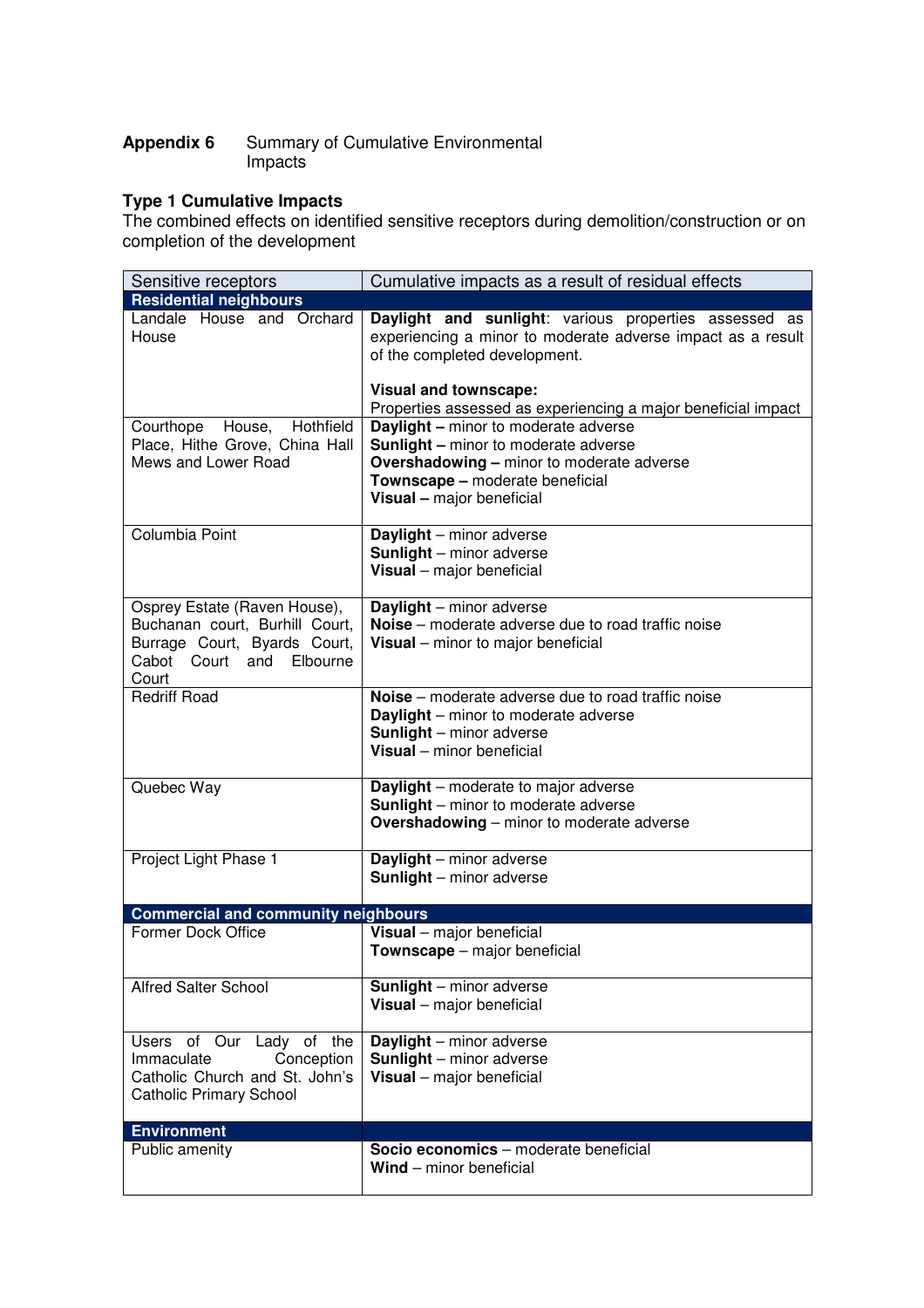| <b>SINC</b><br>Water<br>and<br>Canada<br>breeding birds | Demolition/Construction<br><b>Ecology</b> – moderate adverse<br><b>Ground conditions</b><br>contamination<br>and<br>moderate<br>beneficial<br><b>Completed development</b><br><b>Ecology</b> – minor to moderate beneficial<br>Ground conditions and contamination – minor to moderate<br>beneficial<br>Townscape - major beneficial                                             |
|---------------------------------------------------------|----------------------------------------------------------------------------------------------------------------------------------------------------------------------------------------------------------------------------------------------------------------------------------------------------------------------------------------------------------------------------------|
| Local people and service users                          |                                                                                                                                                                                                                                                                                                                                                                                  |
| Social infrastructure users                             | Health - moderate to major beneficial<br><b>Education</b> – moderate beneficial                                                                                                                                                                                                                                                                                                  |
| Local economy                                           | Socio-economic (demand for housing) - major/moderate<br>beneficial (locally/boroughwide),<br>minor beneficial (regional)<br>Socio-economic (employment) -<br>major beneficial (locally),<br>major to moderate beneficial (boroughwide)<br>minor beneficial (regional)<br>Socio-economic (additional spending) -<br>major beneficial (locally),<br>minor beneficial (boroughwide) |
| Road users                                              | <b>Transport and access</b> – minor adverse to minor beneficial<br><b>Solar glare</b> – minor adverse at the junctions of Canada Street,<br>Gomm Road, Surrey Quays Road and Rotherhithe Old Road                                                                                                                                                                                |

## **Type 2 Cumulative Impacts**

Significant environmental effects that might be experienced as a result of the combined effects of large-scale developments in the wider area, or more local, small-scale developments, where they introduce further sensitive receptors

#### Demolition and Construction

Demolition and construction activity would likely result in some temporary adverse interaction effects on a range of sensitive receptors, including: existing and future residents within and in the vicinity of the development site, community facilities neighbouring the development, pedestrians, cyclists, road and public transport users

#### Completed development

- Cumulative beneficial effects in relation to socio-economics, due to the creation of jobs within Southwark and London, and the provision of housing within the Canada Water Opportunity Area;
- Cumulative beneficial impacts on townscape, conservation areas, heritage assets and views by positively contributing to regeneration;
- Cumulative adverse effect in relation to LVMF view from Primrose Hill to St Paul's due to the proximity of one of the towers in the consented development at Convoys **Wharf**
- Cumulative adverse impacts in relation to transportation and access due to increase in trips on the local highway network, and the increase in trips on the public transport network at Canada Water and Surrey Quays Stations and the local bus network
- Cumulative beneficial effects in relation to transportation and access on car and cycle parking supply within the wider area;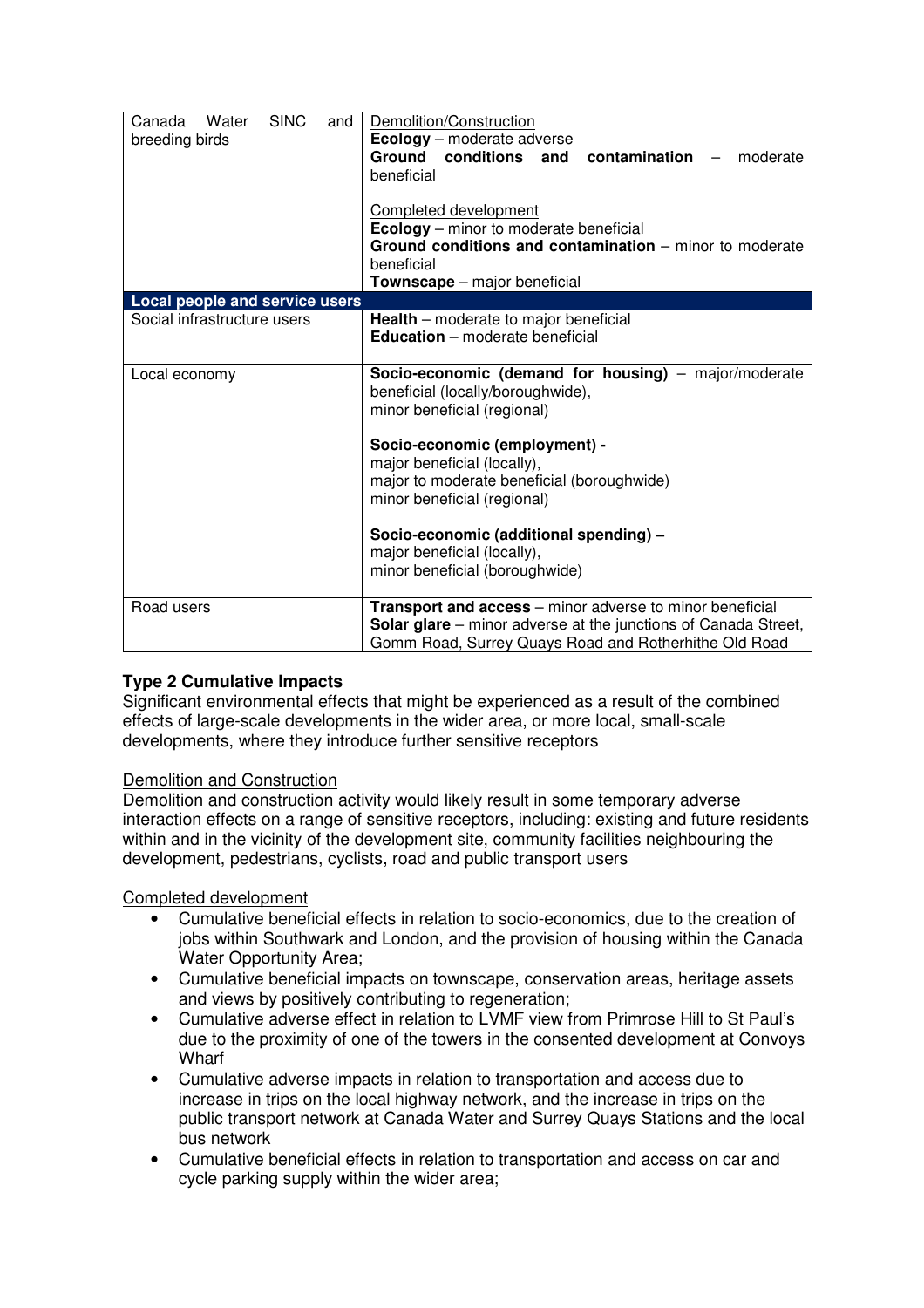- Cumulative beneficial and adverse effects in relation to noise and vibration, due to road traffic noise within the surrounding road network;
- Cumulative beneficial effects on designated sites and the breeding birds and habitats in the local area;
- Cumulative adverse effects on levels of daylight and sunlight on surrounding residential properties;
- Cumulative adverse effects on light pollution on the facades of the proposed plots within the Development;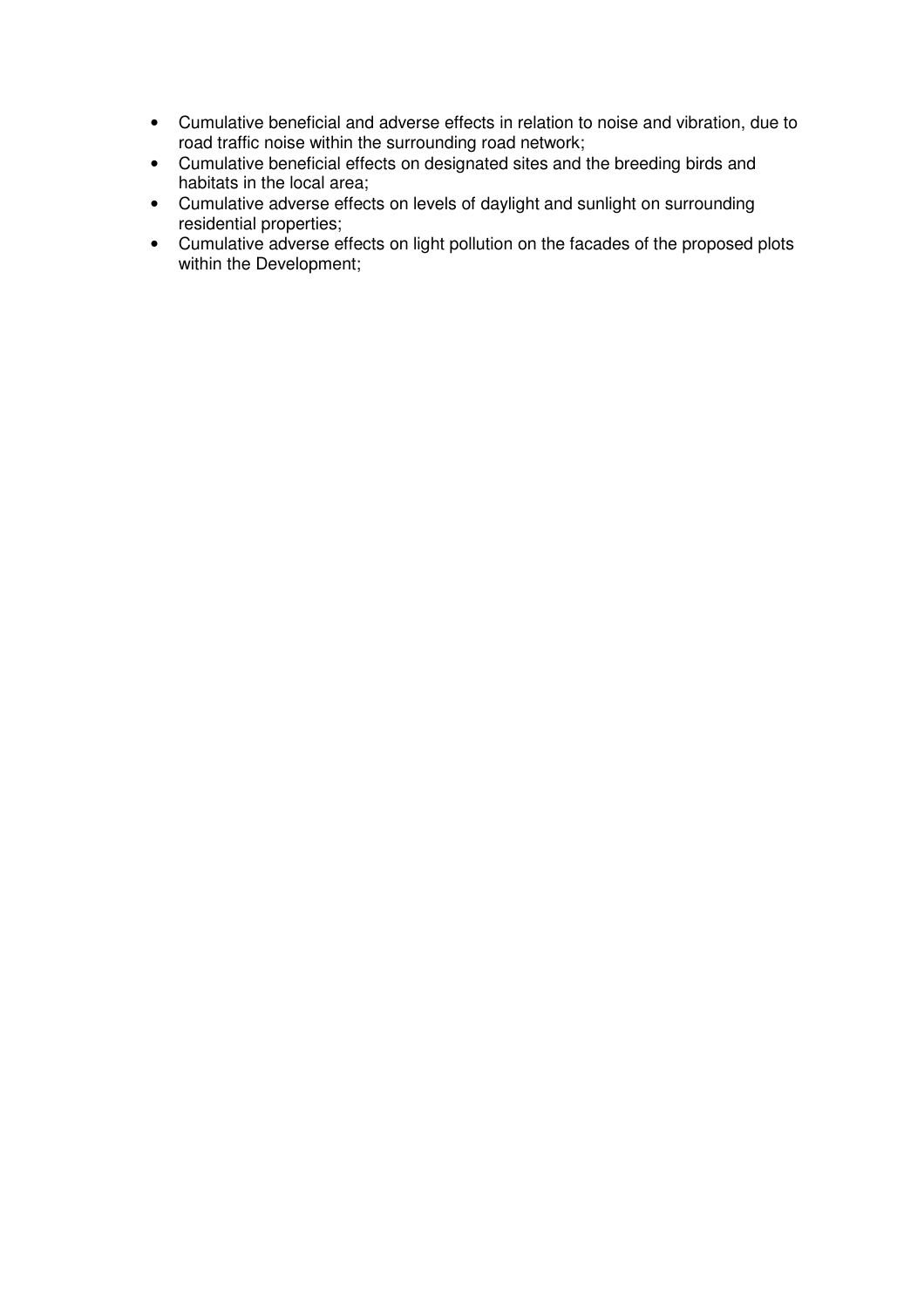# **Appendix 7** Index of figures and tables

| <b>Figures</b>                                                                                         | <b>Tables</b>                                                                             |
|--------------------------------------------------------------------------------------------------------|-------------------------------------------------------------------------------------------|
| Figure 1: Canada Water Masterplan<br><b>Application Site Boundary</b>                                  | <b>Table 1: Existing land uses</b>                                                        |
| Figure 2: Aerial Photograph of site identifying<br><b>Detailed Plots</b>                               | Table 2: Proposed land uses in Phase 1                                                    |
| Figure 3: Model of A1 and A2 buildings and                                                             | Table 3: Summary of committed schemes that                                                |
| ground floor layouts/public realm                                                                      | might contribute to type 2 cumulative impacts                                             |
| Figure 4: A2 building viewed from the                                                                  | Table 4: Housing mix in Detailed Plots (A1 and                                            |
| southern edge of Canada Water Dock                                                                     | K1)<br>Table 5: Unit mix across Plots A1 and K1                                           |
| Figure 5: Section through A2 with Canada<br>Water Dock on the left and Courthope House<br>on the right |                                                                                           |
| Figure 6: Slice through Plots A1 and A2 in                                                             | Table 6: Demand for school places from the                                                |
| context                                                                                                | proposal                                                                                  |
| Figure 7: Ground floor layout plan for Plot K1                                                         | Table 7: Trip generation by mode for different<br>scenarios                               |
| Figure 8: Visual of K1 block from Russia<br>Walk, looking south along Roberts Close                    | Table 8: Daily delivery and servicing trips for<br>maximum scenarios                      |
| Figure 9: Layout of Interim Petrol Filling                                                             | Table 9: Bus journey impacts in 2031                                                      |
| Station                                                                                                |                                                                                           |
| Figure 10: Development Zones                                                                           | Table 10: Changes in traffic flow for the<br>modelled scenarios                           |
| Figure 11: The Development Specification                                                               | Table 11: Significance of Daylight Effects                                                |
| Figure 12: Illustrative Masterplan (as                                                                 | Table 12: Summary of Vertical Sky Component                                               |
| presented in DAS at submission)                                                                        | (VSC) Results                                                                             |
| Figure 13: Illustrative Masterplan (as<br>presented in DAS at submission)                              | Summary<br>No<br>Sky<br>Table<br>13:<br>of<br>Line<br>(NSL)/Daylight Distribution Results |
| Figure 14: Overview of comments received<br>through consultation                                       | Table 14: Significance of the environmental<br>impact                                     |
| Figure 15: Location of committed                                                                       | Table 15: Summary of daylight impacts on                                                  |
| developments                                                                                           | implemented developments                                                                  |
| Figure 16: Development Zones where 20%                                                                 | Table 16: Summary of annual and winter                                                    |
| family homes requirement would be<br>maintained (in blue), assuming that Plots A1                      | sunlight impacts                                                                          |
| and K1 are considered as a combined phase.                                                             |                                                                                           |
| Figure 17: Indicative retail strategy shown in                                                         | Table 17: Summary of environmental effects                                                |
| blue - New High Street retail (1 & 2), the Cuts                                                        | as a result of loss of sunlight at Quebec                                                 |
| (4), new Superstore (6), retail/food and drink                                                         | Quarter                                                                                   |
| uses around the Dock (1), Square (3 & 5) and                                                           |                                                                                           |
| the Park $(8)$ .<br>Figure 18: Main current transport links in the                                     | Table 18: Existing trees on site                                                          |
| area                                                                                                   |                                                                                           |
| Figure 19: Existing and proposed bus routes                                                            | Table 19: Tree retention and tree planting in                                             |
| and stops                                                                                              | completed development                                                                     |
| Figure 20: Extract of the borough map                                                                  | Table 20: Comparative carbon dioxide savings                                              |
| showing the location of the grade II listed                                                            | vs. a baseline position using gas boilers                                                 |
| buildings (in green), part of registered                                                               | (Masterplan Energy Strategy, Arup 2018)                                                   |
| Southwark Park (in orange) and part of the two<br>conservation areas (in brown) that surround          |                                                                                           |
| the application site (in the centre of the figure).                                                    |                                                                                           |
| Figure 21: Example extract from one of the                                                             | Table 21: Comparative analysis of options vs.                                             |
| submitted Parameter Plans.                                                                             | objectives (Masterplan Energy Strategy, Arup<br>2018)                                     |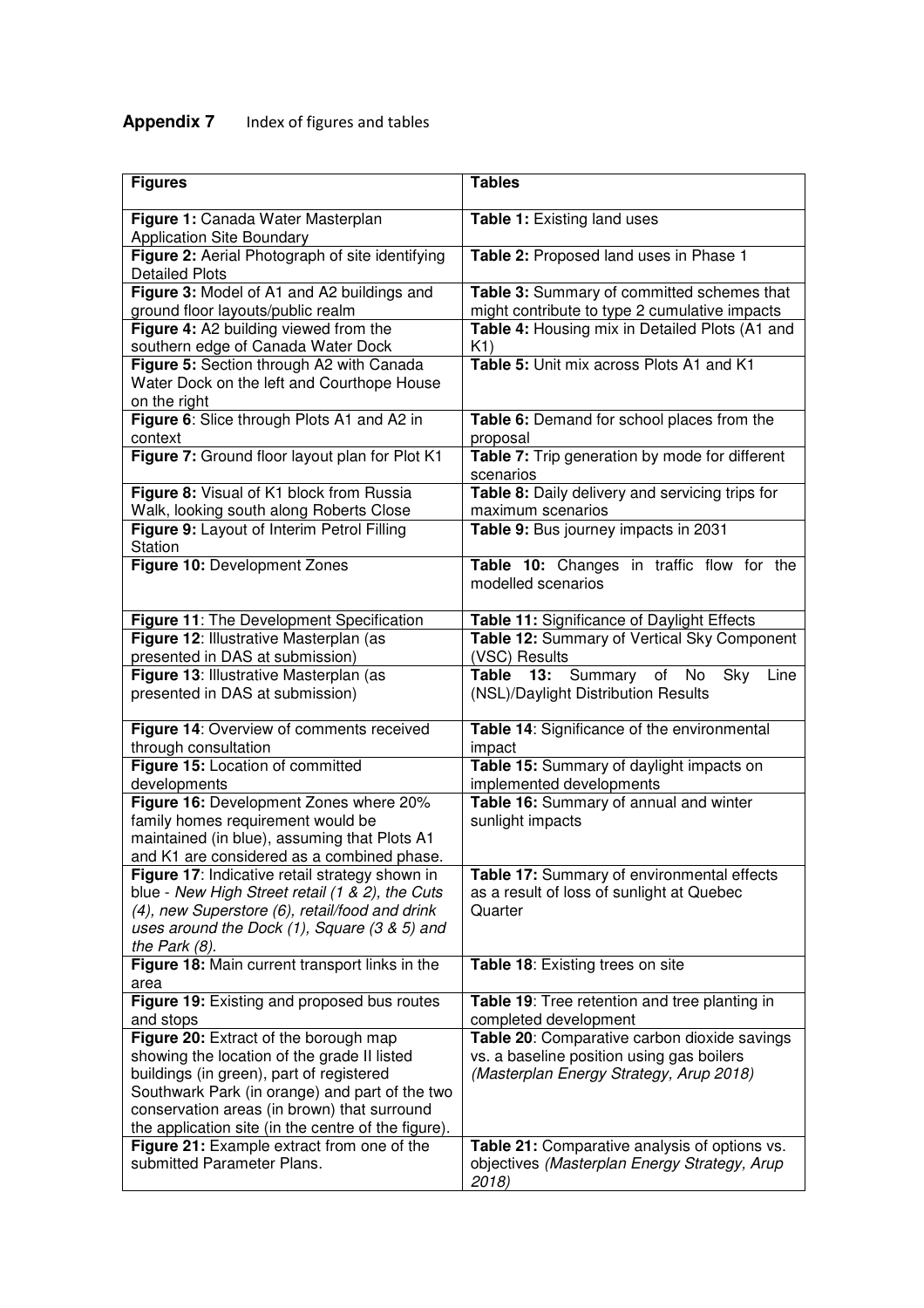| <b>Figure 22:</b> Visual showing the different                                     | Table 22: Summary of annual regulated        |
|------------------------------------------------------------------------------------|----------------------------------------------|
| materials and crowns of the three parts of Plot                                    | carbon dioxide emissions through application |
| A1 tower.                                                                          | of the Energy Hierarchy                      |
|                                                                                    |                                              |
| Figure 23: Visual of Plot K1 showing the                                           | Table 23: Reduction in regulated Carbon      |
| northern elevation on the left-hand side, and                                      | Dioxide emissions in tonnes per annum        |
| its Roberts Close front elevation in the centre.                                   |                                              |
|                                                                                    |                                              |
| Figure 24: Visual of one arm of the building                                       | Table 24: Overview of residual environmental |
| showing the range of indicated materials.                                          | effect at identified sensitive receptors     |
|                                                                                    |                                              |
| Figure 25: Extract of part of view 5 from the                                      |                                              |
| northern end of London Bridge downstream to                                        |                                              |
| Tower Bridge, showing the grey Plot A1                                             |                                              |
| immediately next to the south tower and the                                        |                                              |
| outlines of the Masterplan tall buildings.                                         |                                              |
| Figure 26: Extract of part of view 7 taken from                                    |                                              |
|                                                                                    |                                              |
| near to the centre of London Bridge, showing                                       |                                              |
| Plot A1 away from the south tower.<br>Figure 27: Extract of the view from the LVMF |                                              |
| View 11B at the centre of London Bridge, with                                      |                                              |
|                                                                                    |                                              |
| the proposed tall buildings on the right-hand                                      |                                              |
| side away from Tower Bridge's towers.                                              |                                              |
| Figure 28: Extract from view from Greenwich                                        |                                              |
| Park towards St Paul's Cathedral, with Plot A1                                     |                                              |
|                                                                                    |                                              |
| shown to the right of St Pauls, and the wire                                       |                                              |
| line of the outline tall buildings to the left and                                 |                                              |
| right.<br>Figure 29: The dual aspect units on a typical                            |                                              |
| floorplan.                                                                         |                                              |
|                                                                                    |                                              |
| Figure 30: Three visuals to show the different                                     |                                              |
| balcony depths at the top of the tower, and the                                    |                                              |
| two styles of projecting balcony in the middle                                     |                                              |
| and lower parts of the Plot A1 tower.                                              |                                              |
| Figure 31: Diagrams to show how the wind                                           |                                              |
| direction and pressure varies across the                                           |                                              |
| proposal façades                                                                   |                                              |
| Figure 32: Dual or triple aspect to all units.                                     |                                              |
| Figure 33: Visual to show the deck access                                          |                                              |
| and spacing in front of windows on the right-                                      |                                              |
| hand side.                                                                         |                                              |
| Figure 34: Section between Hothfield Place                                         |                                              |
| and the A2 Building                                                                |                                              |
| Figure 35: Section through proposed roof                                           |                                              |
| terrace                                                                            |                                              |
| Figure 36: Daylight and sunlight model                                             |                                              |
| Figure 37: Illustrative massing of Zone J vs.                                      |                                              |
| <b>Maximum Parameters</b>                                                          |                                              |
| Figure 38: Quebec Quarter location plan                                            |                                              |
| (focus on Elder House) and image of Hemlock                                        |                                              |
| House to demonstrate impact of balconies                                           |                                              |
| Figure 39: Overshadowing in the morning (21)                                       |                                              |
| March)                                                                             |                                              |
| Figure 40: Overshadowing in the afternoon                                          |                                              |
| (March 21)                                                                         |                                              |
| Figure 41: Private and communal gardens                                            |                                              |
| included in overshadowing assessment                                               |                                              |